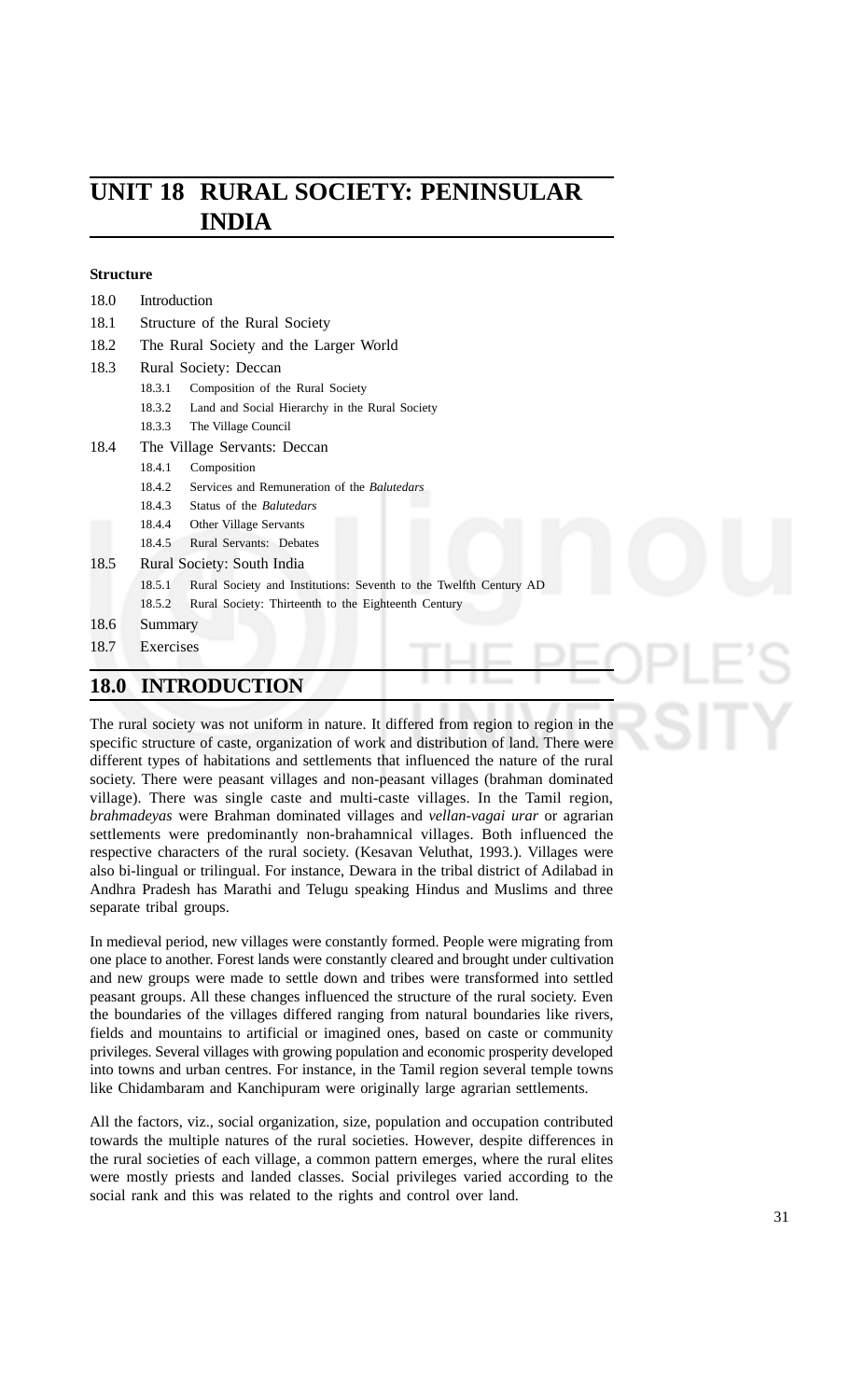# **Medieval Society-1 18.1 STRUCTURE OF THE RURAL SOCIETY**

The rural society had a stratified and complex structure. The social relations based on caste comprised of relations between brahmanas, non-brahamans and other menial castes. Generally the landed classes belonged to the upper castes. However, there were several landed classes (like Kunbis) who did not have a high caste status but were powerful in the village. The peasants belonged to the lower castes and the rural labourers, who were landless, belonged to the menial castes. Such castes are called 'dominant castes', a concept evolved by the famous anthropologist, M.N. Srinivas. According to him, "A caste is dominant when it is numerically the strongest in the village or local area, and economically and politically exercises a preponderant influence. It need not be the highest caste in terms of traditional and conventional ranking….thus any caste can be dominant, one does not see this in case of untouchables." Though this study is based on contemporary anthropological field analysis of the Okkaligas, a 'dominant peasant caste' in Rampura village of Karnataka, it has relevance for the medieval period too. Caste groups like Reddis, Kammas were not ritually high caste, but wielded power on the basis of superior land rights and the authority to collect taxes on behalf of the state. Hence, in this manner, they were the dominant castes.

Caste relations stratified the rural society on ritual basis. Even within the peasants, there were numerous castes and sub-castes. High peasant castes like the Velalas and Thakurs rarely tilled the land themselves and hired wage labourers and sharecroppers. Within the same peasant caste also there was differentiation. One of the most significant ways in which caste influenced the rural society was evident in the settlement patterns. There were separate settlements of brahmanas, non-brahmanas and menial castes. In South India, such segregated settlements can be seen till day. Although these relations were governed by norms and values of the rural society, the state also played a significant role in shaping these relations. For instance, in the relation between the landholders and the tenant, the state evolved a complex revenue extracting mechanism that altered and influenced the agrarian relations.

Other important rural classes who were poor artisans, service castes and other occupational groups largely designated as *bara-balutas* in the Deccan and and *ayas* in South India. They belonged to the lower end of the rural hierarchy.

Despite kinship relations within the caste that contributed to caste solidarities, one should not assume that castes were self-sufficient units. They were economically or otherwise also interdependent. It was not always that the traditional structure of caste had stranglehold over the rural society. The economic relations often freed itself from the caste system. The *jajmani* system, also known as *balutedari* in Maharashtra and *ayas* in Karnataka involved a network of economic relationship and reciprocity between various castes in a hierarchical manner, between the landlords and occupational specialists breaking the myth of caste as self-sufficient unit within the village. Political and economic changes further influenced the caste equations within the rural society, when one group replaced another as the powerful landed elites. For instance, in a village called Ukkal situated in the lower Kaveri valley of the Tamil region, the brahmanas were prosperous landholders controlling the agricultural production till twelfth century. However, by the thirteenth and fourteenth centuries, they were selling their lands. The immediate cause was the heavy taxation imposed by the Vijayanagar rulers. But the decline of this prosperous *brahmadeya* 'should be viewed in the context of agrarian change, particularly differentiation in agrarian society during this period.' The non-brahmanas bought the land in Ukkal, thereby emerging as new local magnates of the village towards the end of Chola rule. (Noboru Karashima, 1992, p.121). Socio-religious movements with their respective ideologies based primarily on *bhakti* undermined the caste status and threw open various avenues for social mobility within the rural society and influenced the changes within the caste structure.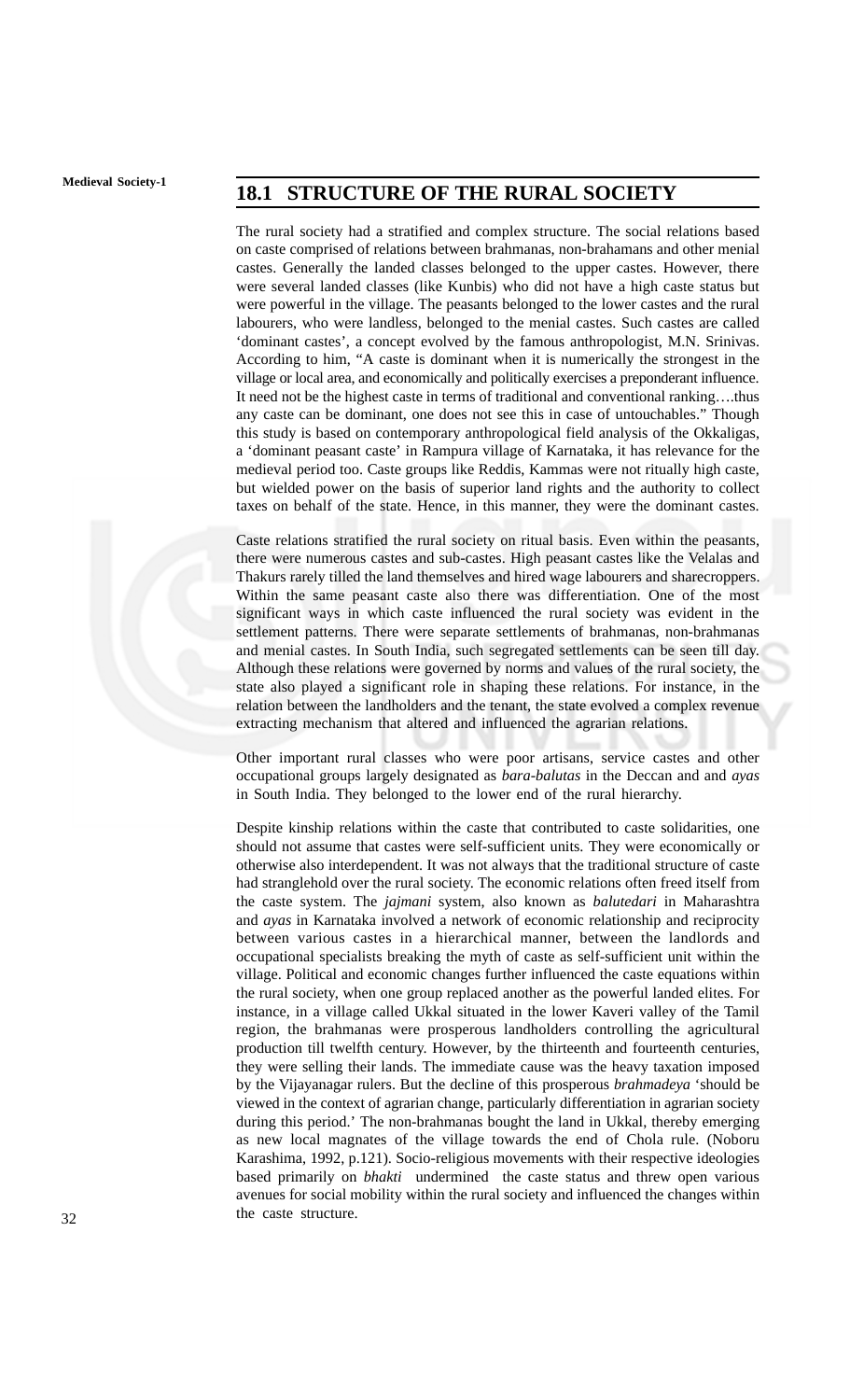**Rural Society: Peninsular India**

## **18.2 THE RURAL SOCIETY AND THE LARGER WORLD**

The rural society had always been a part of the wider economy. Many landlords lived outside the village. The *moqasadars* and *jagirdars* had administrative functions within the village, but lived in cities and towns. Since revenue was usually collected in cash, the agricultural surplus was sold outside the village in the markets. In fact, markets provided a space for not only economic, but social interactions between various individuals of different villages. Occupational castes within the villages provided service to the village, but other occupational castes came from outside on occasions like fairs, festivals, marriages and temple worship and rendered services.

While kinship ties strengthened the caste groups within the village, they also cut across the village boundaries fostering social relations between villagers, linking members of every caste to people in other villages. In north India, marriages took place outside the village. This is called exogamy, through which 'extensive' ties were created. But in south India, marriages took place within the same village or nearby villages, with certain near relatives, like cross cousins (father's sister's daughter or son) and cross niece (sister's daughter). This is called endogamy and the ties were 'intensive', operating within a limited social space.

Since the state considered village as a revenue unit and assigned administrative duties primarily, of collecting taxes to various officers and village elites, hence a political network was constantly evolving linking the individual members of the rural society to people occupying various administrative positions within and outside the village. The role of the village community was also seen to be important in this respect.

A village at times had a ritual space like a temple or a Sufi shrine that not only attracted people of that village but also attracted devotees from other villages too. In such a common religious arena, the caste distinctions of the rural society were often blurred.

Thus the rural society of a village was not isolated and self-sufficient. The outside world of cities and politics influenced the rural life in many ways. In fact, it is difficult to separate the internal activities of the village from the external. The rural society becomes the context for meeting and interaction between various larger political, economic and social forces.

## **18.3 RURAL SOCIETY: DECCAN**

The term used for village in medieval Deccan was *ganva*, *mauje* or *deh*. A bigger village that included a market place was called *kasbe*. The cultivable area comprising of black soil was known as *kali*. *Kali* was divided into blocks called *thal* (derived from Sanskrit word, *sthal*) or land and each *thal* was named after its original proprietor. *Thal* consisted of fields called *shet* or *set* (Sanskrit is *kshetra*) or *zamin*. The inhabited area called *pandhari* comprised of white soil that was unfit for cultivation. The *pandhari* was divided into house-sites, *gharthana* or *gharthikana*, each of which was owned by the *patil* (village headman) and his family, other village officers, peasants and village servants and artisans. When a family left the village and migrated, its land was called *gatkul* (*gat* means gone and *kul* means a lineage or a family) and the house site and the house left behind was called *gatkul gharthana* and *gatkulvada* respectively. Around the cultivable area were the meadows (*kuran*). It was meant for common village use and was called people's meadow (*lokacha kuran*).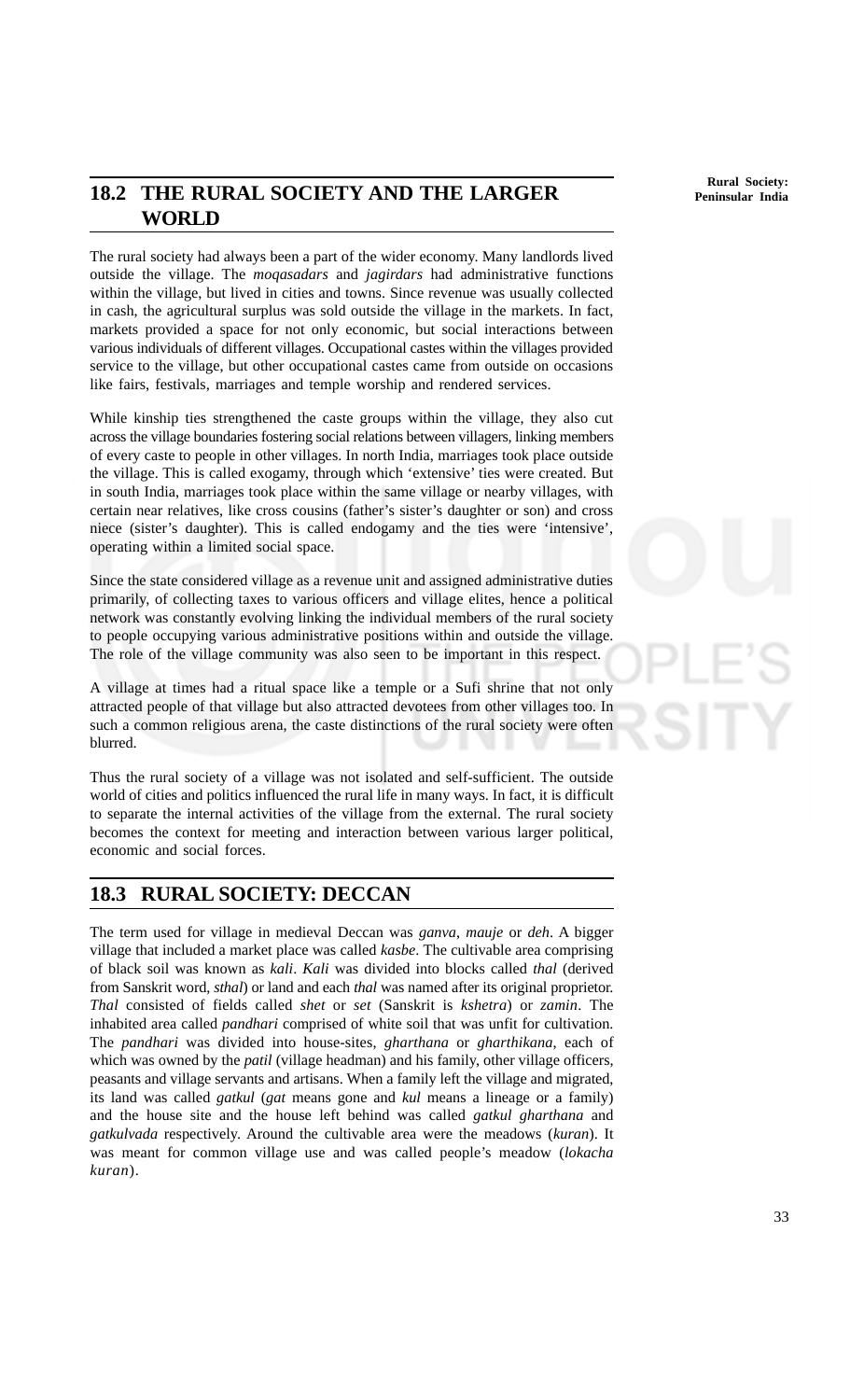#### **Medieval Society-1 18.3.1 Composition of the Rural Society**

The rural society of Deccan consisted of primarily five groups:

- 1) The large landholders who held administrative positions in the village. They were primarily the *deshmukhs* and *deshpandes*.
- 2) Village officers such as the headman or *patil* and *muqaddam*, accountant or *kulkarni* and so on.
- 3) Proprietary peasants called *mirasdars* or *thalkari* or *thalvaik*.
- 4) Temporary peasants called *uparis*.
- 5) Village servants and artisans collectively called *balutedars*.

The *patil* usually belonged to the peasant caste of Kunbis that later came to be assimilated into the Maratha caste. The accountant was generally a *brahmana* and the *balutedars* were usually menials or untouchables. The upper strata of the rural society thus comprised of the *deshmukhs*, *deshpandes*, *patils* and *kulkarni* collectively forming the *zamindar* class and were therefore the rural aristocracy. With large income from the land tenures they maintained large forts and a private army. There was a class of outsiders who served the village residents, but had no status within the rural society. In course of time they became an integral part of the village.

One of the important phenomenon that shaped the rural society in Deccan was the settlement of new villages by bringing land under cultivation. Several Marathi chronicles give us an account of how various lands were settled into villages and the groups involved in this process, who ultimately occupied the village. The settlement of a village called Murud in the Konkan area refers to the first settlers being the Chitpavan *brahmanas* who were granted lands by the king. The documents of Murud describe the members of the rural society. They were rural officers with social and religious duties. *Yavanas* i.e. the Muslims were provided with land on the outskirts of the village where they could build their houses and mosque. Another category of Muslims called the *Navayats* came from the West Coast and settled in the village. Occupational groups like the *sonar* (goldsmith), *gavada* (fisherman), *kumbhar* (potter), *parit* (washerman) and several others were mentioned in the Murud chronicle. Another example is of the Pune region which was a part of Shahji's (Shivaji's father) *jagir*. The region became desolate due to the famines of 1630-31 and invasions of the Adil Shahis of Bijapur. According to the Marathi chronicle, the manager of the *jagir* requested the Mavalas, i.e. a hilly tribe to kill the wild animals and robbers, cut down the forest and settle these areas for cultivation. In return for their service, they would be suitably rewarded. The chronicle states that the manager gave them a legal document ensuring their permanent settlement. (A.R.Kulkarni, 1992, 'The Indian Village: With Special Reference to Medieval Deccan', General Presidential Address, *Indian History Congress*, Fifty Second Session, Delhi)

In Eastern Deccan, in the region of the Kakatiyas of Warangal (AD 1000-1326) in Andhra Pradesh, the expansion of the agrarian base and transformation of the rural society involved construction of new temples. Such constructions required endowments of land to the temple for the maintenance of the priests, various temple servants and requirements for the worship of the deity. Numerous donations of land, especially the uncultivated forests, were made by the local chiefs, merchants, and the members of the royal family. For example, Mailamba, the sister of the Kakatiya ruler Ganapati was responsible for founding three villages. These lands were cleared of forest, irrigation tanks were built on them and cultivation was initiated. Several tribes who inhabited these forests became peasants and incorporated into the lower rung of the rural society. The *brahamana* functionaries of the temple as well the *brahamana* landholding class remained at the upper end of the hierarchy. The chieftains and their local lineage groups also formed a substantial part of the rural elite. Thus, the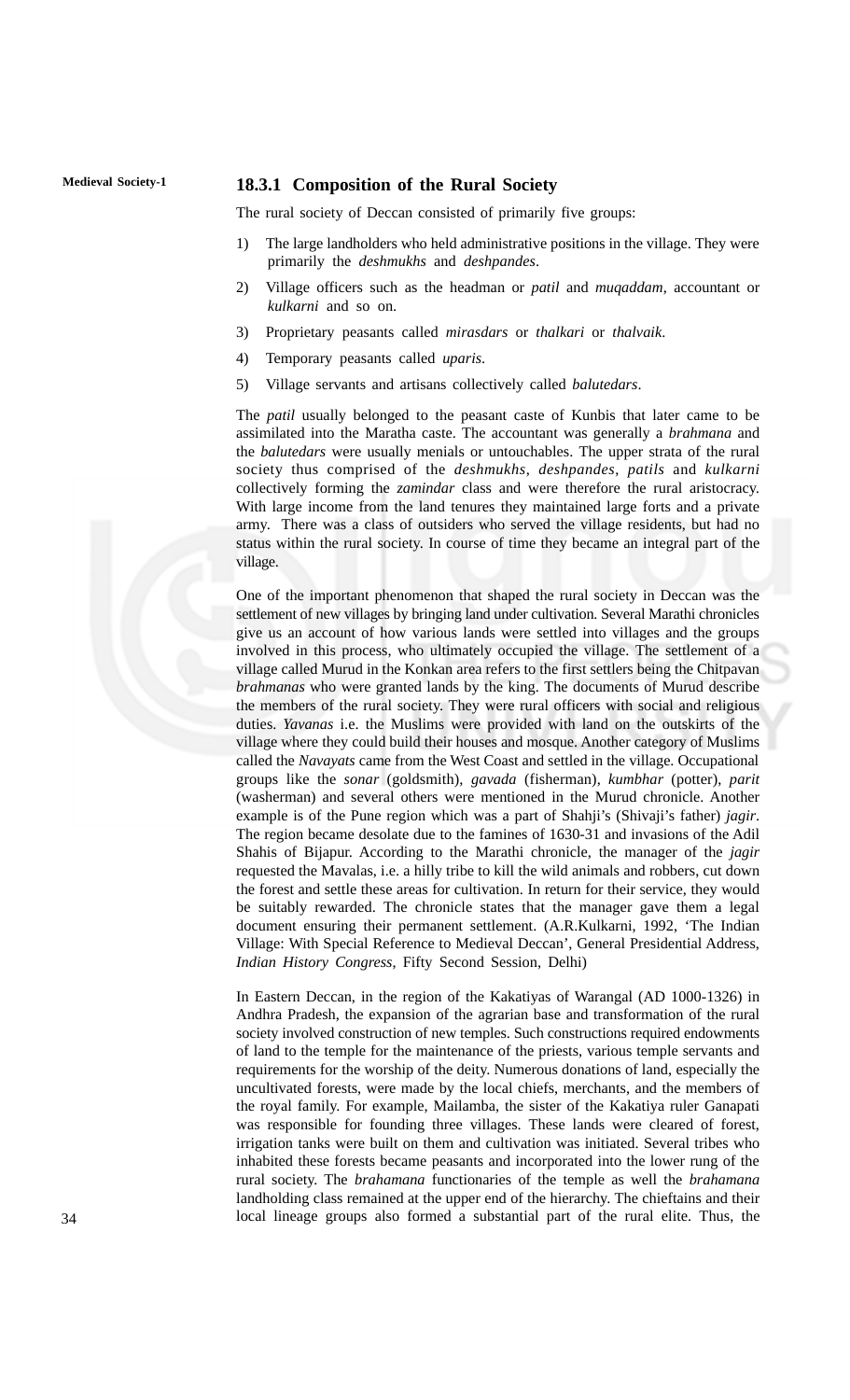construction of the temples, donation of land and building of irrigation tanks resulted in an increase in the rural population. The temple served as the 'social and political integrator'. It employed the peasants, artisans and pastoralist on the temple lands and for various temple activities and incorporated these different communities of the rural society within a single framework of religion. (Cynthia Talbot, 2001, *Pre-colonial India in Practice: Society, Region and Identity in Medieval Andhra*, OUP, Delhi. p.93-106).

#### **18.3.2 Land and Social Hierarchy in the Rural Society**

Land and landed rights were the basis on which the various sections in the rural society enjoyed privileges and acquired a certain status. It also defined the relations between the different sections in the village and established a rural hierarchy and stratification. There were six kinds of landed tenures and rights associated with them.

1) *Mirasi* **Tenure**: Originally an Arabic word, *mirasi* meant 'patirmony' or hereditary property'. Therefore, a *mirasdar* held proprietary rights on his *miras* lands. Usually *mirasdars* and their kin groups were the original settlers of the village. Even the state could not infringe upon the *mirasi* rights. In case of infringement of these rights by the village headman, the state would intervene on behalf of the *mirasdars* to stop such violations. If the *miras* holders left the village and returned after a long gap, they and their descendants could reclaim the land by paying the due compensation to the government. Their names were not removed from the village records because according to the tradition, land belonged to those who reclaimed it first and brought it under cultivation.

The *mirasdar* peasants belonged to the Kunbi caste and were permanent residents of the village. They regularly paid land revenue to the state. Though it was not a frequent practice, they could sell their own land. This can be seen from sixteenth century onwards. In the eighteenth century, the village headmen could appropriate the wasteland of their villages as *miras* land and the village assembly could dispose off the wastelands as *miras* lands through sale or gift to the willing peasants.

The *mirasdars* were influential members of the village community and participated in the deliberations of the "village *panchayats* and *gotsabhas* with their symbol 'plough' being affixed on all the *mahajars* (decisions) for attestation". (A.R. Kulkarni, 1992, p.33) They were mostly the rural rich. For instance, the Reddis of Eastern Deccan lived in stone houses and their women wore gold and silver jewellery and the Maratha peasants of the Western Deccan even had one or two slaves in the eighteenth century. (*The Cambridge Economic History of India*, p.472).

2) *Upari* **Tenure**: Peasants in this case were the temporary residents of the village. They usually migrated from their native villages under duress, like famines, destruction due to wars and other calamities. Many of them were tenants on the *mirasi* and *inam* lands. Thus, *upari* tenure was a temporary one and its holder was a tenant-at-will. They also held land on lease. *Upari* peasants could become *mirasdars* on payment of a regular fee, *nazrana*, to the state.

In the seventeenth century, the number of *upari* peasants was small. However, in the eighteenth century their population increased. This was because of the conscious policy of agrarian expansion under the Peshwas in Maharashtra. For expanding cultivation, peasants were needed. Therefore, several *upari* peasants were mobilized from other villages. Incentives in the form of privileges and concessions were promised provided they brought land under cultivation. They were allowed to build their houses on the border of the village and were exempted from house-tax and forced labour. Consequently, numerous peasant groups migrated to the Maratha region in the eighteenth century.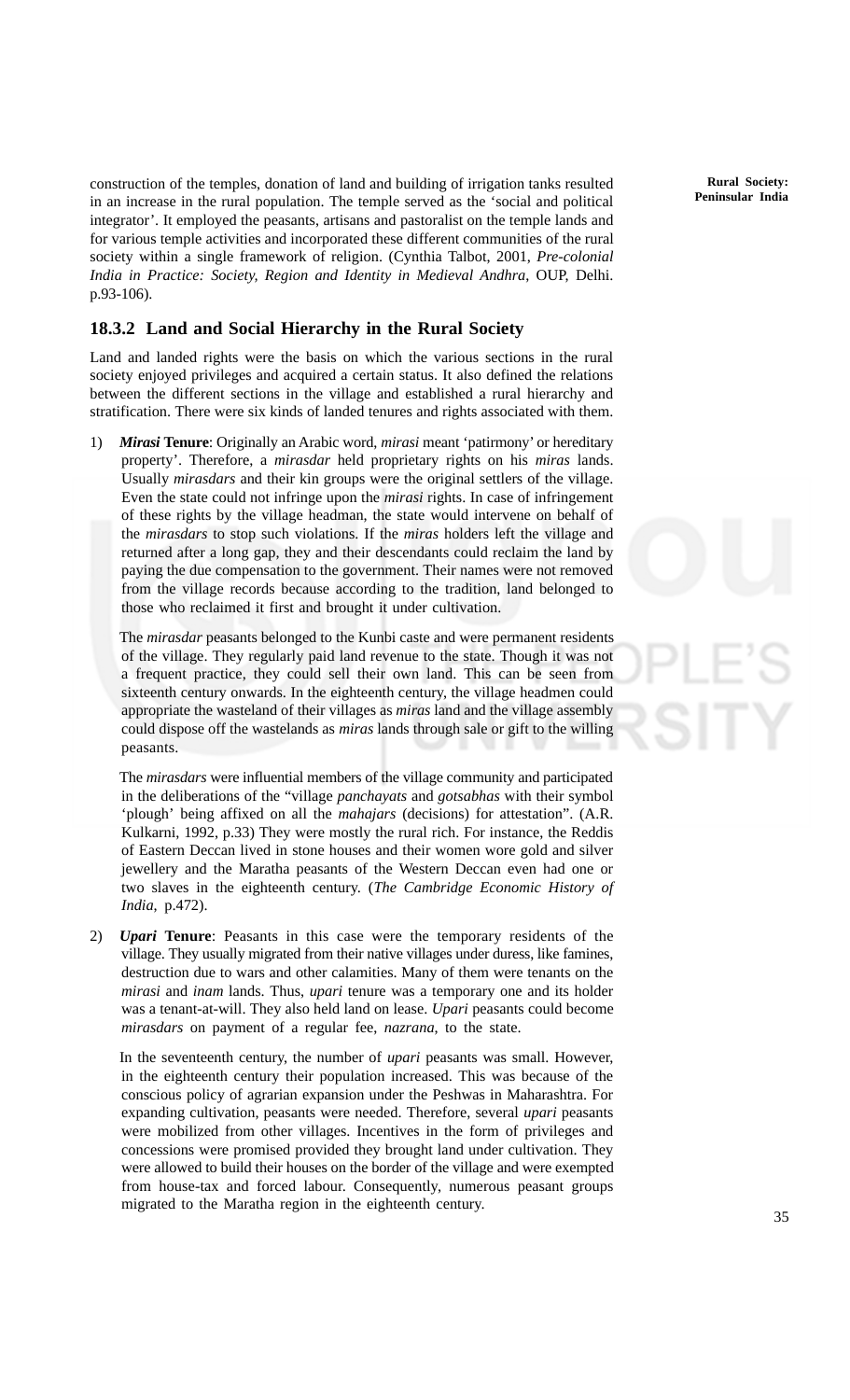- **Medieval Society-1** 3) **State Lands**: was called *sarkarchi sheri*, *sherichen shet*, *khalisa jamin*. These were scattered all over in various villages in the Deccan. State lands were granted in *inam* or allowed for house-sites or were cultivated.
	- 4) **Inam Land Tenure**: *Inam* is an Arabic word and means a 'gift'. This was not service tenure but a reward for the services rendered to the village, like religious duties, administrative duties and works of social welfare. An *inam* was created by an agreement called the *inam patra* or *karar* between the state and the individuals. *Inam* lands were held on hereditary basis by an individual or a particular institution. Village officials like *deshmukh*, *deshpande*, *patil*, *kulkarni*, village watchmen, village astrologer and several others held *inam* lands. There were also the *inams* like the *dudhabhat* (milk and rice) and *sadi-choli* (*saree* and bodice) which were given by a king or a chieftain to their daughters for their maintenance. (A.R. Kulkarni, 1992, p.32). *Vritti* (a Sanskrit word, meaning, 'means of subsistence or livelihood") was type of religious *inam* for the office of a priest. In Eastern Deccan, particularly, the Andhra region, land donated to the deity of the temple was called *devaravritti*, or the god's *vritti*. Not only the brahmanas, but also some warriors possessed the *vrittis*. Warriors used this term in connection to the land over which they had proprietary rights and could alienate, i.e. *nija-vritti* (my subsistence grant).
	- 5) *Watan* **Tenure**: Village officers, viz., the *deshmukhs*, *deshpandes*, *patils*, *kulkarni* and one of the *balutedars*, the *Mahar* community (the *Mahars* are discussed in the next section), held large *miras* and *inam* lands and were entitled to certain rights and privileges called *haklavajma*. They also received a certain amount of produce from the peasants and services of the village artisans. All these privileges along with their respective administrative positions (except probably in the case of the Mahars) were called the *watan*. The holder of a *watan* was called the *watandar*. *Watan* meant a patrimony which was not only hereditary but also saleable and transferable. *Watandars* of *pargana*, like the *deshmukhs* and *deshpandes* were superior to the *watandars* of the village, the *patils* and *kulkaranis*. The *watan* was valued, for it was not only a lucrative source of income, but also a symbol of social prestige. Despite acquiring political power and position in the state hierarchy, the Marathas were always keen to retain their original village *watan* which compared to the political power was permanent in nature. Several holders of temporary land tenures like *saranjam*, *jagir*, *mokasa* were always anxious to get these tenures converted to *watan* or *inam* that could remain with their family in perpetuity.
	- 6) *Mokasa***,** *Jagir Saranjam* **Tenures**: These were essentially military tenures. Though they were in principle temporary, in course of time, they became hereditary. Civil functions were often attached to these tenures. These military tenures were common in the seventeenth century in the Sultanate of the Adil Shahis of Bijapur in the north Karnataka region. They were powerful members of the Adil Shahi administration and held offices of the *vazir*, *amir* and *diwan*. In case, the *mokasadars* failed in performing their duties, they were transferred or replaced or sometimes their *mokasas* were confiscated. Like the *watandars* and the *mirasdars*, they also participated in the village councils. According to A.R.Kulkarani, "The *mokasadars* sometimes created sub-tenure to favour their relations or assistants. For instance, Shahaji who was a *mokasadar* of Pune, Supe and Shirval *parganas* under the Adil Shahis, granted a *pot-mokasa* of 36 villages of his Pune *pargana* to his son Shivaji."(A.R.Kulkarni, 1992, p.34) According to Satish Chandra, the *mokasa* was apropriatary right in land, whether rent free or at low quit rent or on revenue farming terms on conditions of service. (Satish Chandra, 1982, *Society, the Jagirdari Crisis and the Village*, Delhi, p.106)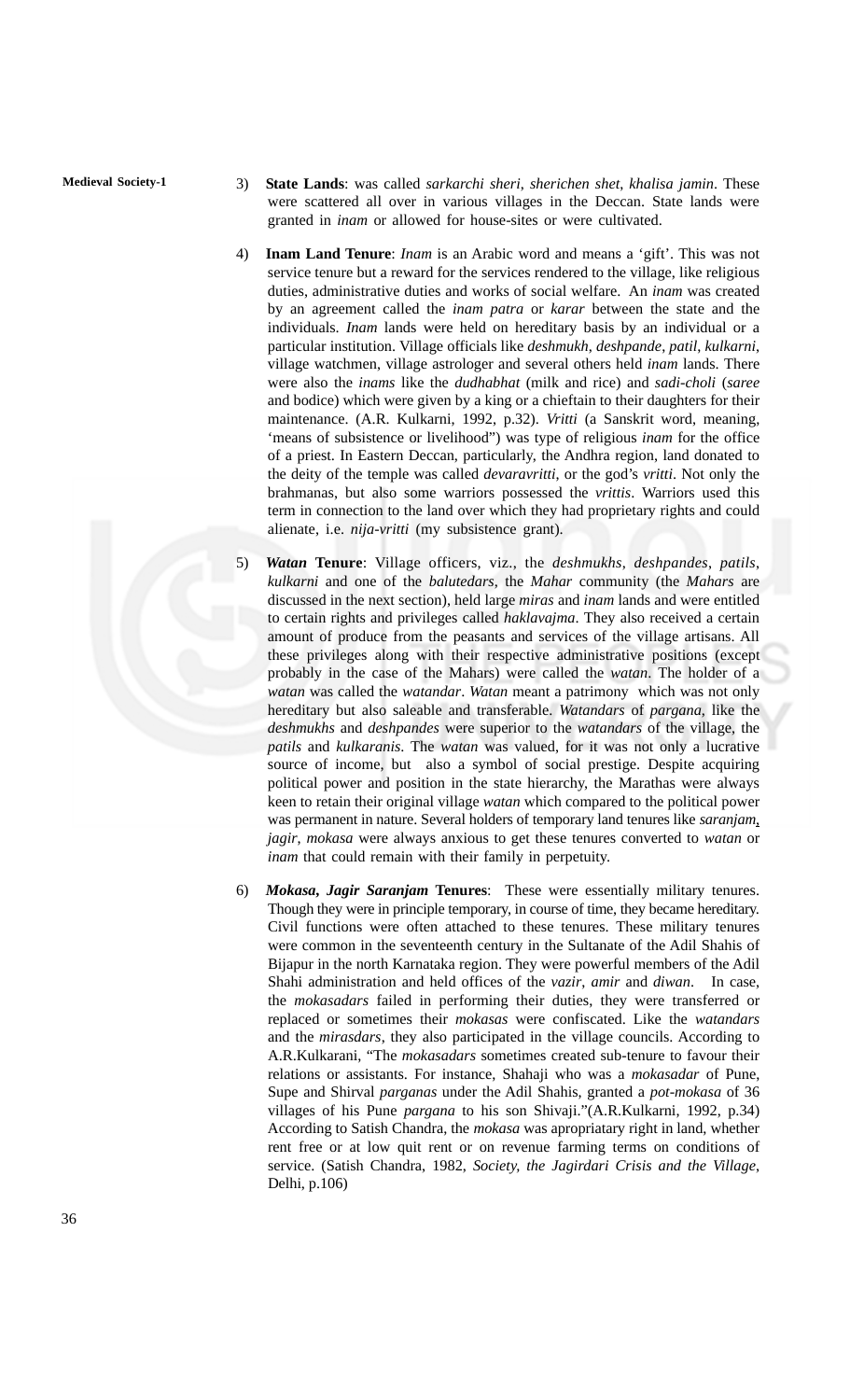The *jagir* tenure was comparatively for a longer period than the *mokasa* tenure. The *sarjam* tenure was purely a military one. Its holders were entitled to a share in the village administration and land revenue. According to A.R. Kulkarani, the practice of granting military tenure was discontinued by Shivaji, for he feared that the *mokasadars* would become powerful at the rural level especially if they united with the sections of the rural aristocracy. (A.R.Kulkarni, p.36). Besides they also oppressed the peasantry. Satish Chandra does not agree and points out that Shivaji continued with this practice. (Satish Chandra, 1982, p.108-123) However, the *mokasa* increased during the Peshwa period, with the aim of encouraging the Maratha *sardars* (chieftains) like the Holkars, Shindes, Pawars and so on to join the military service.

In the Kakatiya kingdom of Eastern Deccan, various landed elements especially the powerful chieftains of the Andhra rural society were incorporated into the Kakatiya political network. These chiefs already possessed hereditary rights over their own plots of land and had a fixed share in the agricultural produce of the village. In lieu of their services to the Kakatiya state, they were granted additional land that was assessed at concessional rates. Such tenure was called *vritti*. These *vritti* lands were cultivated by tenant cultivators. In the post Kaktiya period, such a tenure was called *jivitamu*. Further, in order to incorporate the chiefs and warriors in to the political framework, the Kakatiya state created a new type of tenurial rights over territories called *nayankaramu*. Though better known in connection with the Vijayanagar Empire, the *nayankaramu* was a Kakatiya innovation. These were primarily revenue assignments delegated over several villages. The rights of the holders are difficult to determine. They were also obiliged to maintain troops for the State.

Thus, the rural society in Deccan was not a homogeneous unit. Agrarian hierarchy and stratification can be seen in the caste structures as well as in the various classes whose status was based on the land and landed rights. The upper sections always attempted to exploit the peasant groups and were often successful. Tensions were inbuilt within the rural society. The rise of the Marathas can be traced to the tensions primarily within the rural society. The struggle for control over land brought the bigger, middle and smaller *watandars*, *mirasis* and *uparis* in conflict with each other. Shivaji united these different sections of the rural society providing a base for a strong movement. Several peasant groups like the Kunbis, Kolis and some tribes supported Shivaji in lure of loot and a high social status. The Marathas themselves belonged to the Kunbi caste. According to Grant Duff, the Maratha Kunbis were military families who claimed a Rajput-Kshatriya status. One aspect of this movement was the united front of the Marathas and the Kunbis. By joining Shivaji, low caste peasant groups could acquire political power and rise up the social scale. Therefore, the rural society was never stagnant and had avenues for social mobility.

However, there was a scope for co-operative interaction. For instance, in Western Deccan region, the village documents record the attestation of the villagers in landed transactions. In Eastern Deccan, the inscriptions of the twelfth and thirteenth centuries refer to village groups called *ashtadash-praja* making endowments of land to the temples. Literally meaning eighteen people; *ashtadash-praja* also implied eighteen castes that represented the entire village. Brahmanas, land controllers (*bhumi-prabhu*) and peasants (*kampu*) are mentioned separately as making donations. Probably they did not belong to the group of eighteen castes. According to Cynthia Talbot, "It is possible that the *ashtadash-praja* was an officially recognised local body with distinct responsibilities in reference to the Kakatiya state, for instance in the sphere of revenue." (Cynthia Talbot, 2001, p.167).Since this body of the 'village collectives' was gifting lands to the temples, it also implies that they were an important part of the temple culture and the Kakatiya state.

Neither was the village a close-knit, self-sufficient unit. Interactions with the neighbouring and distant villages took place. Land was sold to the outsiders. There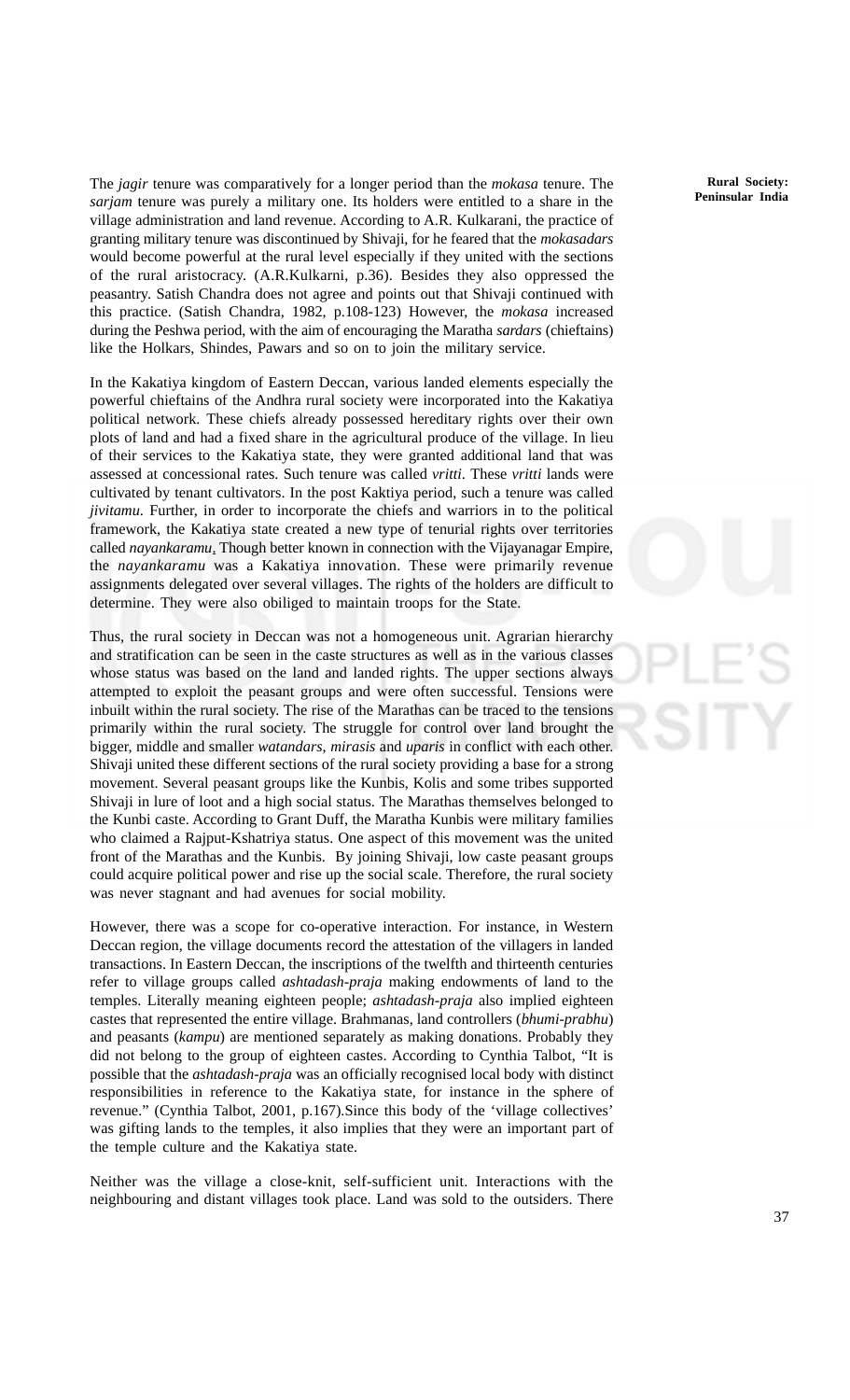**Medieval Society-1** was inter-village mobility. Incase an outsider bought a land in the village, he need not live there and could visit his land in the village periodically. Similarly, though the village artisans served the village, they were not compelled to remain within the same village. Often they sold their rights to the members of their own caste and migrated elsewhere. They also worked in nearby markets, villages and urban centres to supplement their income.

> The interaction of the village with urban classes also took place. Merchants invested in the land and made donations to the temples. For instance, a fourteenth century inscription in Chittapur, Metpalli taluk of Andhra region records an endowment of land to the temple for construction of a tank. The donor was one Bairi Setti, a merchant trader, who had actually purchased the field from the village brahmanas. Bairi Setti did not seem to have economically benefited. However, he was a recipient of religious merit which appeared to be important to him. Talbot (2001, p.96) and Stein (Burton Stein, 1980, *Peasant State and Society in Medieval South India*, OUP, Delhi.p.425- 426) call this, "rural development entrepreneurship" as it resulted in agrarian expansion and personal gain for the entrepreneur themselves. The State also interacted with the members of the rural society. Numerous peasants were recruited as soldiers. As stated before, there were state lands in the villages, the state invited cultivators, and incorporated the powerful landed aristocracy within the political administration.

#### **18.3.3 The Village Council**

The village council was called *panchayat* at the village level and *gotsabha* or *majlis* at the *pargana* level. The *panchayat* not only settled disputes within the village, it was also a representative body of the village community set up by the community itself to manage its affairs. There were *jatigota*, *Dharma Sabha* and *Kula-Sabha* to deal with the matters of a particular caste, religion or a group of families. The rules of the caste were quite strict. A document dated 1693 specifies rules regarding the readmission of a converted person to his original caste. The individual was to be readmitted only after consultation with the other caste members. The Poona Shimpi (tailor) community admitted one person. This was disapproved by the Shimpis of the Saswad region on the ground that they were not consulted and that the Poona Shimpis could not alone decide on an issue affecting the entire Shimpi community. (A.R.Kulkarni, 1992, p.43).

The numbers of the members of the village council was not fixed. At the village level, the panchayat comprised of all *watandars, mirasdars* and *balutedars*. *Balutedars* also played an important part in the village council which will be discussed in the next section. At the *pargana* level, the *pargana* and village hereditary officers, state officials and the leaders of the village community concerned with a particular dispute were invited. The king did not interfere with the decisions of the village council, unless he received a complaint.

### **18.4 THE VILLAGE SERVANTS: DECCAN**

The village servants were primarily artisans and formed an important section of the rural society in Deccan. They were called *balutedars* and their income, which was a share in the agricultural produce, was known as *balutas*. They were the counterparts of the *Kamins* of North India (Unit 17.5.6). However, compared to the *kamins*, their status was better off in the Deccan rural society. Several village documents, for instance, the *talebands* (village budgets), *thalzadas* (roll of land holdings), *jamabandis* (village rent roll), *watanpatras* (*watan* grants), *gaonkharcha* (village expenses) and so on record the participation of the *balutedars* in the decision making process of the village, especially where the disputes were concerned.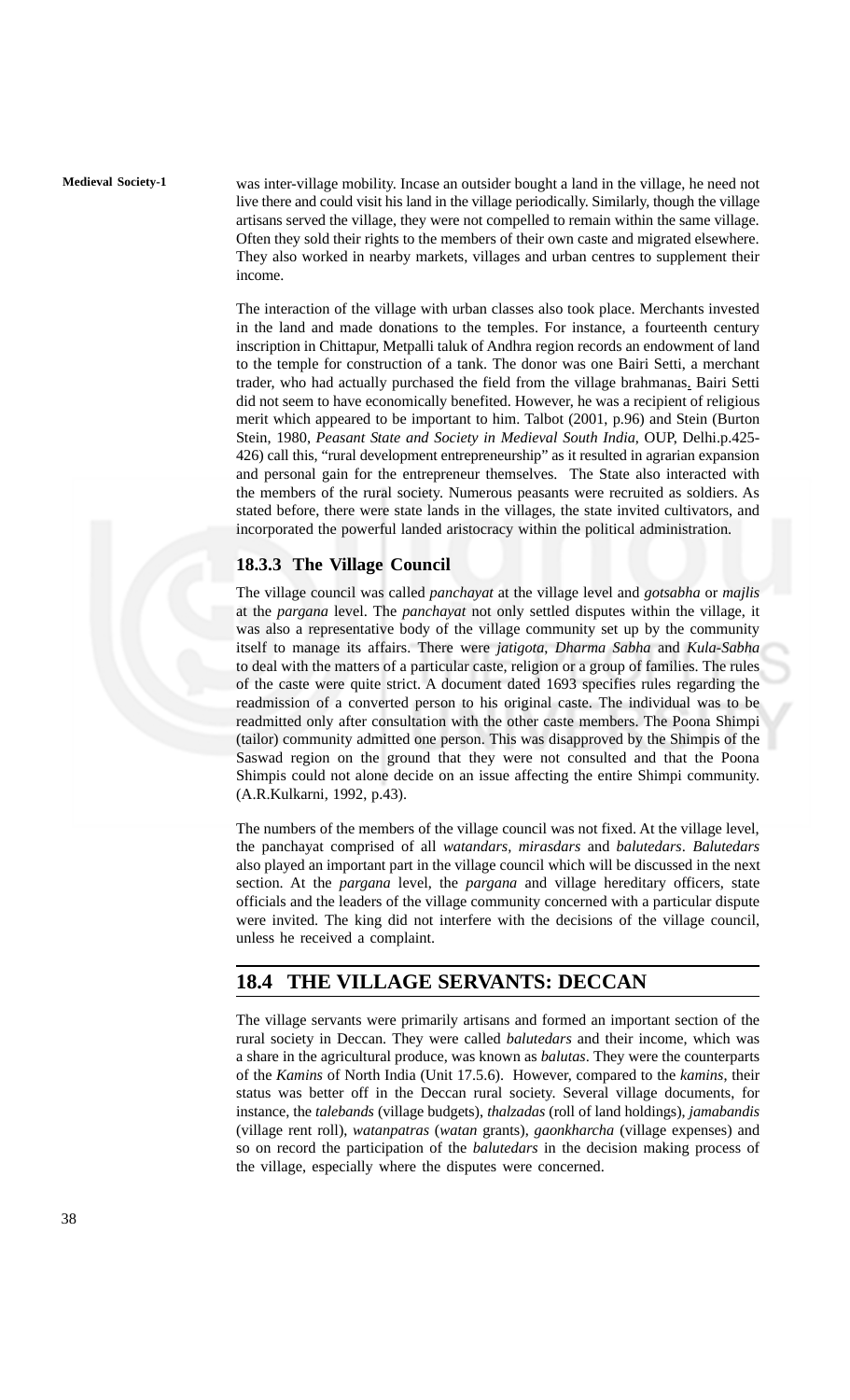#### **18.4.1 Composition**

The term *bara* (twelve) was usually prefixed to the *balutas*. Based on their income, which was their respective share in the village produce, the twelve *balutas* were grouped into three rows called *kaas* or *oal*:

- 1) *Thorali Kaas*, i.e. major rows. In this category there were *sutar* (carpenter), *lohar* (blacksmith), *Mahar* and *Mang*.
- 2) *Madhali kaas*, i.e. the middle row. This category comprised of the *kumbhar* (potter), *chambhar* (cobbler), *parit* (washerman) and *Nhavi* (barber).
- 3) *Dhakti kaas*, i.e. the last row and this category included *bhat* (bard), *mulana* (servant of the mosque and the Muslim community in the village), *gurav* (temple priests) and *koli* (water carrier).

Scholars differ in their opinion regarding the occupations included in this list. However, ten occupations were often regularly included. They were, carpenter, blacksmith, potter, leatherworker, rope maker, barber, washerman, astrologer, Hindu shrine keeper and *Mahar*. In addition goldsmith, bard, masjid-keeper and bearer of burdens were also included. (Fukuzawa, 1991, p.210).Sometimes, village officials were also included in the class of *balutedars*. However, the number twelve is a traditional one and varied from village to village. The composition and the groupings within the *kaas* also had regional variations. For instance, in Indapur *pargana*, a village-cum town in Pune district of Maharashtra, there were fourteen *balutedars*, instead of the traditional twelve. *Chambhar* conventionally in the *thorali kaas*, i.e. the first row was in this case in the *madhali kaas*, i.e. the second row. Mang in Indapur occupied the *madhali kaas*, instead of the customary *thorali kaas*. In the *dhakti kaas*, i.e., the third row, *bhat* did not figure at all, instead, *sonar* (goldsmith), *joshi* (the village astrologer) and *ramoshi* (the village guard) were included.

*Balutas* as a rule belonged to different occupational castes which were of lower status. However, there were some exceptions. The astrologer, bard and the accountant were brahmanas in Maharashtra. Similarly, the occupation of a particular *baluta* caste was not the monopoly of that caste. For instance, the carpenter of a carpenter caste in some villages was engaged to do the jobs of a blacksmith and vice-versa.

There was another class of village servants called the *alutedars*, who did not enjoy the same status as the *balutedars*. According to Grant Duff, the number of *alutedars* was also twelve and they were also known as *naru*. According to Fukuzawa, the Marathi documents of the pre-British period do not refer to the term *aluta* and it appears that unlike the *balutas*, the *alutas* were found in some villages occasionally and not in all villages. They were certainly not as indispensable as the *balutas* for the rural society. Perhaps, the term *aluta* was formed 'alliteratively' with the *baluta* (Fukuzawa, 1991, p.210). Sometimes, goldsmith, bard and bearer of burdens, traditionally a part of the twelve *balutedar*, were mentioned in the twelve *aluta* category.

#### **18.4.2 Services and Remuneration of the** *Balutedars*

Various records show that the *balutas* were never employed by separate families. Rather they were servants of the village as a whole. The documents have phrases like, *ganvachi sonarki*, i.e. 'goldsmith of the village'; *dehayachen kamkaj* or *ganvachi chakri*, both meaning, 'work for the village'. While serving the village as a 'territorial group', the *baluta* also served sometimes individual villagers belonging to the village irrespective of their family affiliation.

There were two kinds of *balutas*, *watandar* or *mirasi balutas* and *upari balutas*. The nature of service of the *watandar baluta* was hereditarily fixed. Generally they enjoyed monopoly over their respective occupations. But the services of the *upari baluta* was not so. They were employed on a temporary basis either to support the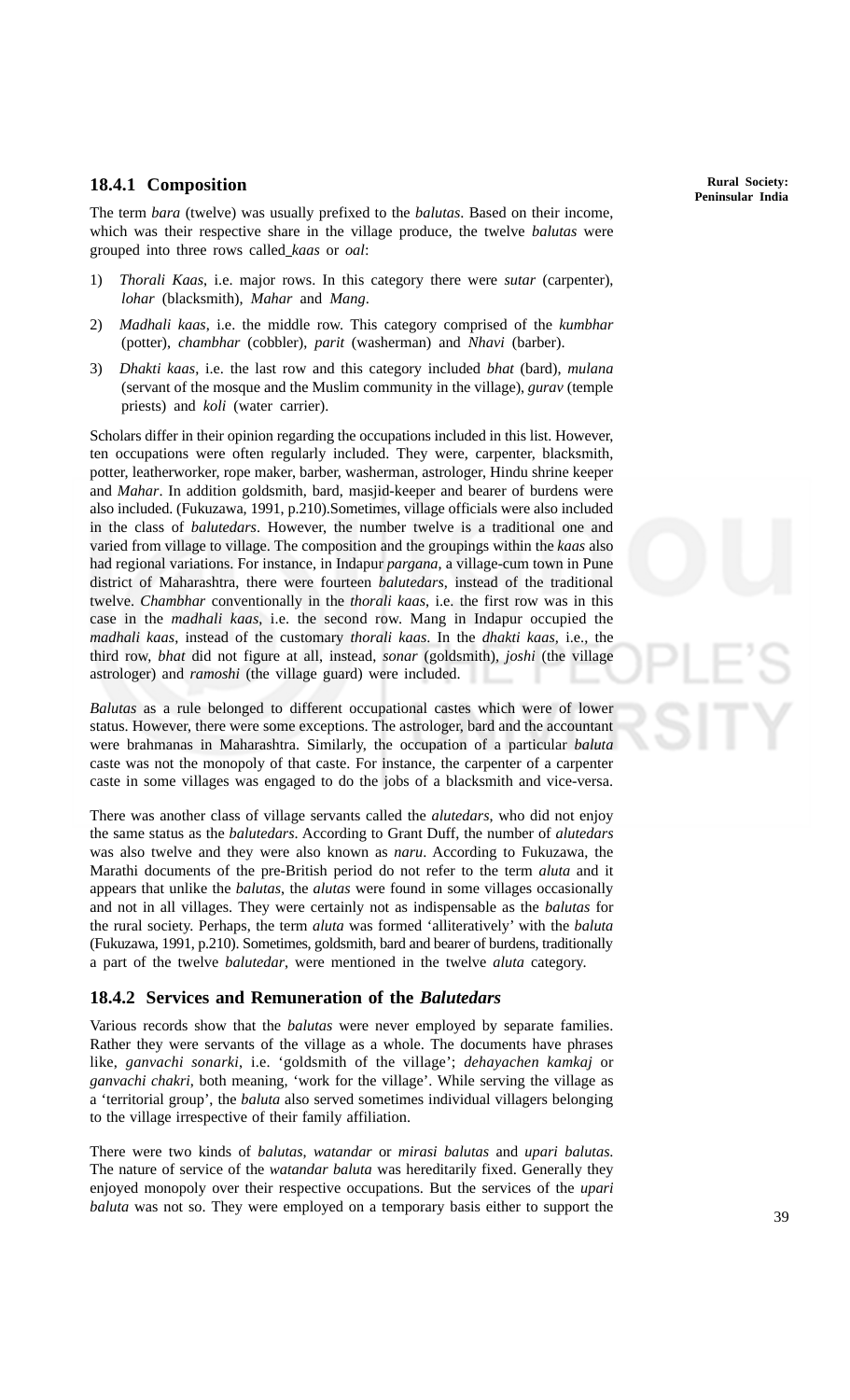**Medieval Society-1** existing *balutas* or provisionally work, in case, a *watan baluta* migrated or left the village. *Upari* means a 'newcomer', 'stranger' or 'extra'. As already mentioned, sometimes the same family performed both carpentry and blacksmithery. In such a case, there was a clear distinction between one who rendered certain service as his *watan* (patrimony) and another, who did the same but as *upari*. Therefore, not all *baluta* servants held hereditary monopoly (*watandar*) over the services they rendered. Since *watandari balutas* were highly remunerative, there were often multiple claimants over the same *watandari*. The documents record numerous disputes over a single occupational *watan* amongst the claimants.

> A *watan baluta* could be sold, divided or transferred by its holder. Sale of *watan* amongst the same professional caste was common. If there were only one family of a serving caste in a village, it would be treated as the servants of the entire village. But when there were several families of the same occupational caste, they served different village families. In such cases they were not treated as the servants of the families and were considered as the servant of the village. This was because the division of the occupational *watan* did not mean the creation of new *watans*. Rather it meant multiple shares in a *watan*. Therefore, there was one *baluta watan* for every occupation in the village. The division was not of the 'service sphere'. It was the division of the emoluments such as the house sites, *inam* land, cash or kind. For instance two families of carpenters were expected to divide the house or the house site, *inam* land and other perquisites meant for the carpentry *watan*. Thus, the total amount of emoluments always remained the same, despite divisions within the *watan*. In effect, the burden of the village as a whole, especially of the peasants did not increase. Although the villagers and the village as a whole was not financially affected by the sale, transfer or division of the *watan*, their 'consent' or 'permission' was required for such transactions. The documents refer to phrases like, *gotache sakshi* (confirmation by local assembly) and *gotache mahajar* (the certificate of the local assembly) for such dealings to be effective.

> Fukuzawa mentions three kinds of remuneration for the *balutas*. One was the main remuneration which could be given in cash or kind, called *baluta* remuneration. Both the *watan balutas* and the *upari balutas* were entitled to this kind of remuneration as long as they offered specific services to the village. However, if they were absent from the village for a long time, they were not entitled to the *baluta*-remuneration.

> The second way of paying the *balutas* was small additional remunerations in cash or kind called *hakk* (rights), *lavajima* (perquisites) or *manpan* (privileges). This was given by the village as a whole, which included not only the peasants, but also village officers, merchants, and village servants. The payment was made in the form of offerings to the village shrine. There were variations from village to village regarding the amount and the kind of perquisites paid to each servant. Due to the lack of data, it is not clear whether there was any disparity in the payment of the perquisites to the *watan* holding *baluta* and the *upari baluta* of the same village. The third type of remuneration was revenue free *inam* lands. Since the *inam* land was hereditary, therefore only the *watan* holding *baluta* servant was entitled to it.

> There were three different modes of payment, which corresponded to three different methods of land revenue collection by the state. Therefore, the peasants as a whole paid this kind of *baluta* remuneration while paying the land revenue. In the first method, the peasants brought the produce to a certain place in the village. Under the supervision of the headmen a certain amount of the produce was paid to the *balutas* and then a fixed proportion of the rest was collected as land revenue. In the second method, the peasant was not required to bring the produce to a specific place. Rather, fixed amount was collected from him for the payment of the *balutas* and the land revenue. The third method was to pay a certain amount of money to the *balutas* by peasants. Often the share of the individual *baluta* was decided on the basis of the negotiations between the peasant and artisan at the time of harvest.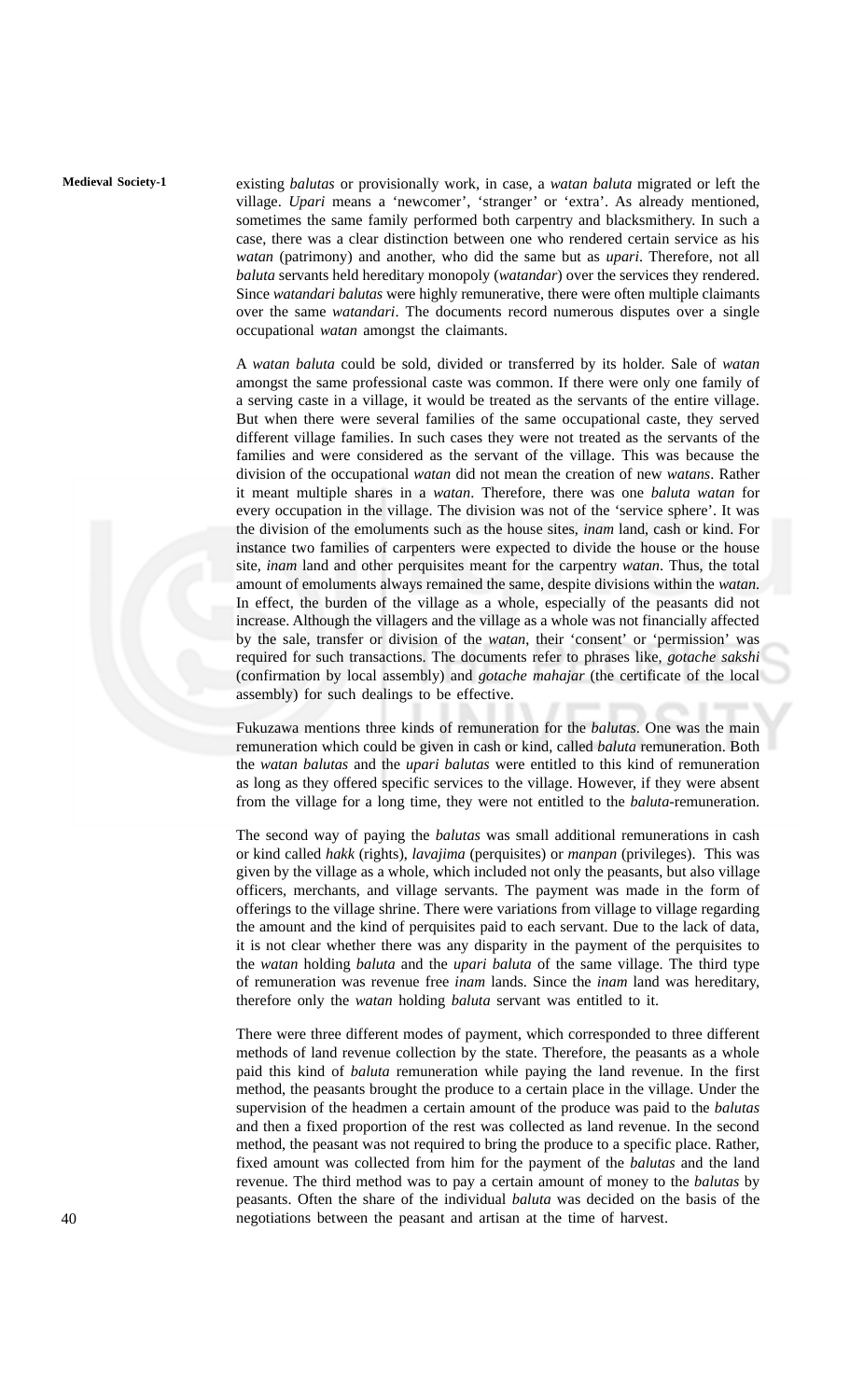#### **18.4.3 Status of the** *Balutedars*

As pointed out earlier, the status of the *balutedar* in the rural society of Deccan was higher in comparison to his counterpart in North India. Despite belonging to low castes, a large number of them participated in the decision making process of the village. For instance, documents from the thirteenth to the eighteenth century refer to the *balutedars* attending the *gotsabha* and endorsing the decisions by their professional symbols; the potter's symbol being the wheel, barber's was mirror, carpenter's symbol was chisel, shoe-maker's was thread and picker, goldsmith's symbol was hammer and so on. Sometimes only the concerned balutedar was invited to the council. In a boundary dispute of a village in Pune *pargana* in 1681 AD, six *mahars* were invited to a council as their profession included the measuring and fixing of the village boundary. The council was attended by the *kazis*, *deshmukhs*, *havaldars* and *patils* of eighteen villages- all of whom were rural elites and belonged to upper castes. (A.R.Kulkarni, 1992, pp.37-38)

Despite their low caste status, the village servants had an important place in the rural society. This can be seen in the examples of the *mahar*, *mang* and the *mulana* community. The importance of the *mahars* is evident in the kind of remuneration they received. They were paid in kind and also held *inam* lands. The *mahars* were entitled to carry all dead bodies of animals in their respective villages, but had to remove the skin of the dead animals and return them to the owners. Grant Duff sums up the duties and status of the *mahars*. According to him, the *mahar* "acts as scout, as guide, frequently as watchman he cleans travellers' horses, and is obiliged , if required to carry the travellers' baggage; he is a principal guardian of the village boundaries, and in Maharashtra, the *Mahars* are a active, useful and intelligent race of people." (Grant Duff,).In fact, the *mahars* were considered as *watandars* in the Maratha country and their *watan* continued even during the British period by special legislation. The leader of the *mahar* community was known as the *mehtar mahar* and he was entitled to one-ninth of the total *mahar watan*.

*Mang* is the corruption of the Sanskrit word, *matang*, meaning the most powerful person. *Matang* Rishi of Varanasi was supposed to be born in the *mang* family. The legends say that they were initially rulers of Kishkinda state situated on the banks of the river Tungabhadra and the brahmanical domination reduced them to poverty and they became nomadic tribes. The occupation of the *mangs* was to make leather ropes and leather bags. They also performed the duties of the village watchmen. Similarly, the *mulana* was found in almost all the villages even if there were no Muslims. Grant Duff writes, "the *moolang*….is the *Moolla* or Mahomedan priest…The *moolana* had charge of the mosques and peers' places,-performs the ceremony of Mahomedan marriages but is often found when there is no Mahomedan family but his own and is chiefly known to the Maharatta population as the person who kills their sheep and goats when offered as sacrifices at temples or in their fields to propitiate the deities…."

We also find that the traditional division of the balutedars into *thorali kaas*, *adhali kaas* and *dhakti kaas* was irrespective of the earnings of the *balutedars*. The earnings of the goldsmith may be more than that of a carpenter or a *mahar*, but in the hierarchy of the services to the village community, the goldsmith would always be lower than the *mahar* or the carpenter. The goldsmith usually belonged to the *dhakti kaas*, i.e. third row and the carpenter and *mahar* usually belonged to the *thorali kaas*, i.e. the first row.

#### **18.4.4 Other Village Servants**

In addition to *balutedars* or *alutedars* there were a few other village servants in the rural society of Deccan. Two most common were the priests and the forced labourers.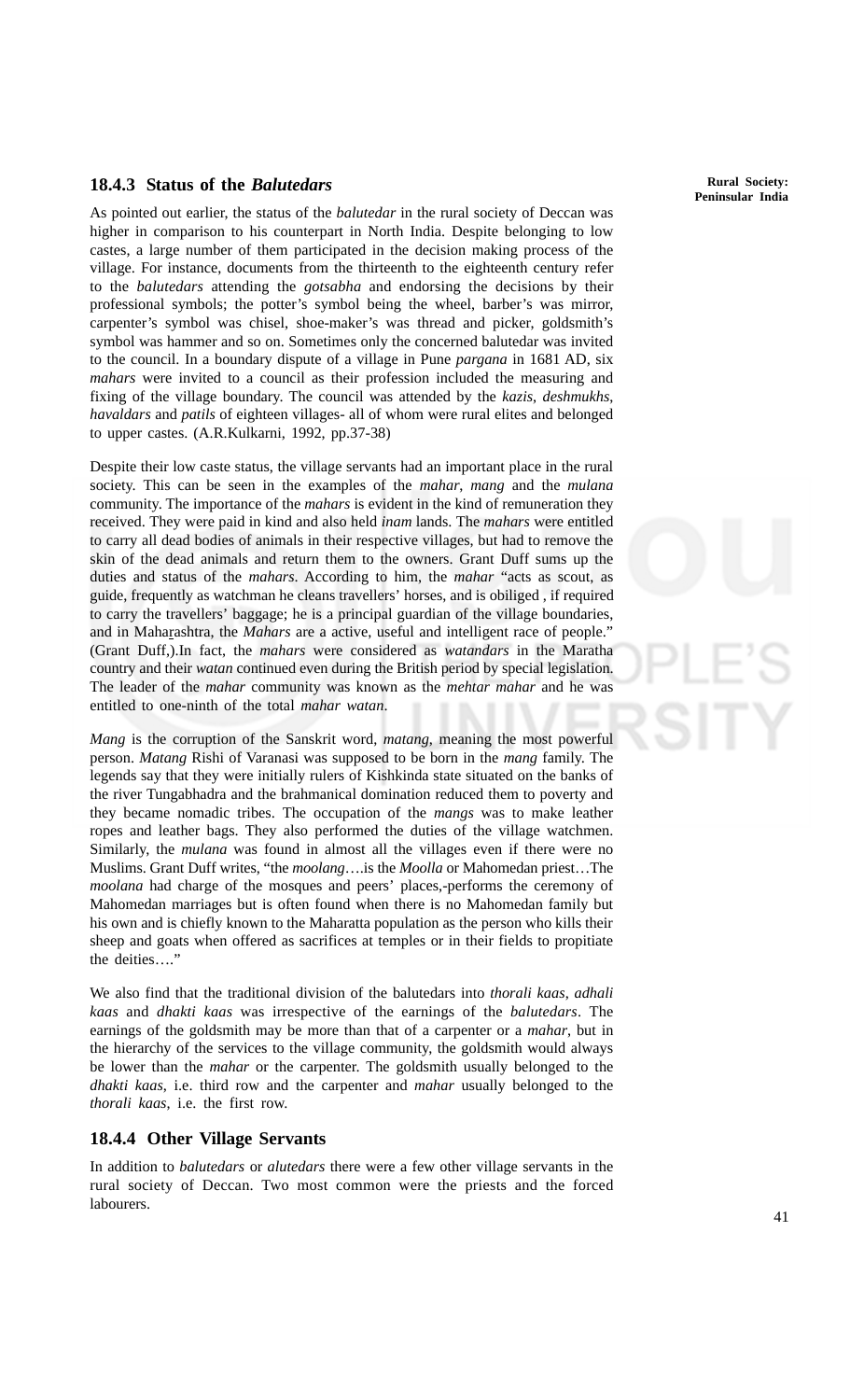- **Medieval Society-1** i) **Priests**: Referred to as the *upadhyaya* or the *gramaupadhyaya* in the documents, the village priest served specific families by officiating in various family rituals. The service of priesthood was hereditary. Therefore, the principle which marked out their service sphere was not the village as a whole, but certain families with specific caste status. Usually the priests were *brahmanas*. Some of the *brahmana* priests served the brahmana families, while some served the families with specific caste status of 'peasant and other caste', collectively called clean *shudras*. However, the for the non-brahamana low caste families, there were non-brahmana priests. It is not clear whether their hereditary servicesphere was confined to certain castes or to certain families belonging to such castes. Families of *mirasdars* (land holding peasants) and watan *balutedars* could employ a priest on permanent basis. The *uparis* (temporary peasants) and *upari balutas* could not do so even if they spent considerable number of years in the village. They could employ priests only on ad hoc basis. According to Fukuzawa, since they served specific families, they were in 'direct clientele relationship' with these families and hence represented the 'prototype of the socalled *jajmani* system.' (Fukuzawa, 1991, p.235). A discussion of the views on *jajmani* system and the nature of relationship between the rural servants and the various families they served will be taken up in the next Section.
	- ii) *Vethbega* **(Forced Labour)**: This term is a compound of the Sankrit word *vishti* and the Persian word *begar* and means forced labour. This was prevalent in the rural society of Deccan and no payment was made in lieu of services rendered. Only free food was provided while the labour was being rendered. Also some cash or food grain was given, but not as wages at the market rate. Large scale construction of forts in the Maratha country due to increased military operations required constant construction, maintenance and repair. Therefore, the villagers had to provide compulsory service to the state. Other services also constituted *vethbegari*, viz., porterage, fodder cutting, miscellaneous jobs at the government offices, and stables and watchmanship. Regular forced labour was extracted from the artisan and the menial castes, especially in the eighteenth century. The movement of the labourer in this case was restricted. The exploitation of the skilled and unskilled labour as a forced one often led to the desertion of villages. The local officials appealed often to the State to discontinue *vethbegari* as it adversely affected the cultivation and other activities in the villages. A levy called *begarpatti* seems to be a charge collected by the State to meet the expenses of the forced labour. (Kulkarni, 1992, p.42).

#### **18.4.5 Rural Servants: Debates**

There has been a difference of opinion amongst administrators, thinkers and scholars about the nature of the service rendered by the rural servants in the village. According to Karl Marx, "this dozen of individuals maintained at the expense of the village community", served the village as a whole and were therefore, the 'servants of the village'. According to him, this contributed to the self-sufficiency of the village and was 'the key to the secret of the unchangeableness of Asiatic societies.' (Karl Marx, *Capital, A Ctitique of Political Economy*, Vol.I, Chicago, 1915, pp.392-394). Baden-Powell also felt that these resident craftsmen and menials were 'not paid by the job, but are employed by the village on a fixed remuneration….' (B.H.Baden-Powell, *The Indian Village Community*, London, 1896, pp.16-17).

Max Weber in his General Economic History (1924) stated that the nature of the rural services was 'demiurgic mode of employment.' This meant that the rural servants were 'not paid for their work in detail but stood at the service of the community in return for a share in the land or in the harvest….They are essentially village serfs, receiving a share in the products or money payments.' A.R. Kulkarni (1992) feels that the rural artisans cannot be regarded as 'village serfs' for they were co-sharers in the village produce as a part of their right (*haqq*) and were actively participating in the village councils especially in the arbitrations of disputes.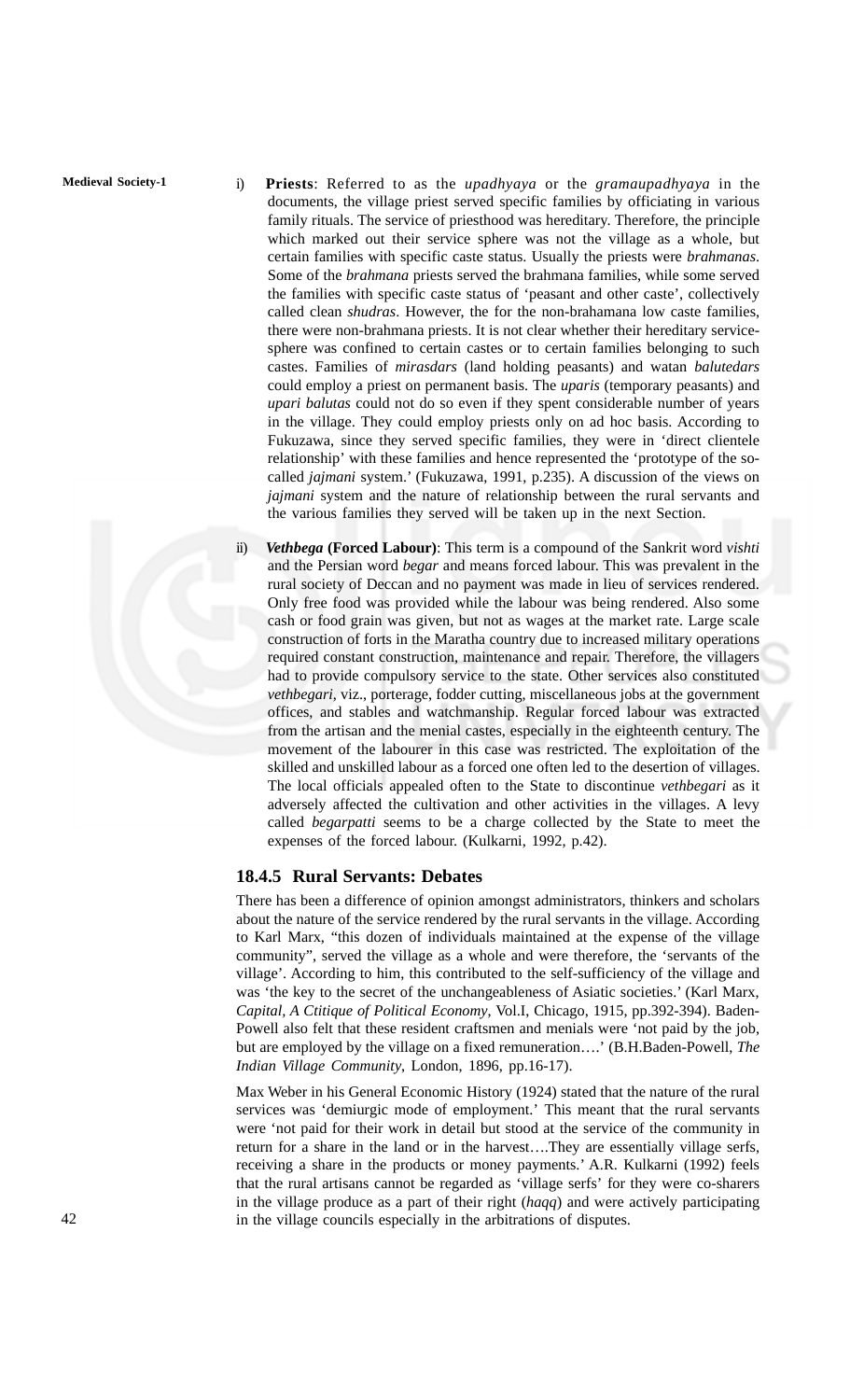In 1925, W.H. Wiser, an American Christian missionary, on the basis of his research of a north Indian village Karimpur, concluded that the village artisans served the individual families who were the respective clients of the artisans. The artisans were remunerated by these families and not by the village community. These client families were called '*jajman*' and the rights involved in such an economic interaction of services was called the *jajmani haqq*. Therefore, 'this system of interrelatedness in service within the Hindu community is called the *Hindu Jajmani system*.'(W.H. Wiser, *The Hindu Jajmani System*, Lucknow, 1936, pp.vii-xxi). Wiser further added that these relationships were hereditarily fixed between the *jajaman* (patron) and his servants and the latter could transfer their rights to their respective caste members.

The theory of *jajmani* system influenced the sociologists for several decades. However, Fukuzawa does not agree with this theory. According to him, Wiser did not look at village as a territorial group with social relationships. The *jajmani* system evolved during the British rule, when village system was disturbed as a result of which 'village servants were transformed into family-servants'. (Fukuzawa, 1991, p.239).As mentioned above, the *jajmani* system was applicable only for the family priests and not for the twelve *balutedars* or *alutedars*. Fukuzawa agrees with Weber on the '*demiurgic* mode of employment' and feels that since the *jajmani* system evolved during the British rule, the sociological analysis of the *jajmani* system as continuing from immemorial times lacks a historical perspective. A.R. Kulkarni feels that the *baluta* system cannot be classified as *demiurgic* or *jajmani*. The only term that explains the system is *grambhrutak* or *gramasevak* traditionally used in the literature. This implied that the *balutas* were essentially the servants of the village as a whole. (A.R.Kulkarni, 1992, p.41).

## **18.5 RURAL SOCIETY: SOUTH INDIA**

In this Section we will discuss the rural society primarily in the Tamil region. Presently the Tamil region comprises of Tamil Nadu, southern part of Andhra Pradesh and Karnataka. The rural society in the medieval period comprised of the corporate institutions of the *brahmandeya*, i.e. brahmana dominated village, *ur*, i.e. a nonbrahmana villages, temples and guilds. An interaction between these institutions formed the basis of the rural life. They also became the mechanisms through which various political groups strengthened their economic base and extended their control in various localities of the Tamil region. Hence, the *brahmadeyas*, *urs*, temples and guilds – all institutions of the rural society – were the basis of state formation in the medieval period.

Large territories in the Tamil macro-region were called *mandalams* (also referred to as sub-regions). Three of these *mandalams* corresponded to three major kingdoms of the Tamil macro-region, viz., Pallavas with their capital Kanchipuram in Tondaimandalam, Cholas with their capital Tanjavur in Cholamandalam and Pandyas with their capital Madurai in Pandiamandalam. Both Tondaimandalam and Cholamandalam were in the northern part of the Tamil region with Kaveri river valley as its core. The Pandiamandalam comprised the southern part of the Tamil region, drained by river Vaigai and Tamraparani. Each of these river valleys were the focus of dense rural settlements especially before the thirteenth century. Between Tondaimandalam and Cholamandalam was the region called Naduvil Nadu that was drained by Pennar and Vellar rivers. Between the Cholamandalam and Pandiamandalam lay the semi-arid region of Pudukkottai. The western boundary of the plain is marked by the plateau and the ranges of Eastern Ghats, parts of which lie in the upper reaches of Kaveri. This area was called Kongu Nadu or *mandalam* of the Tamil macro-region. The epigraphs and literary sources mention three types of agricultural land, viz., wet, dry and mixed. Each of them had their respective social milieu. The development of irrigation technology in the forms of tanks and canals transformed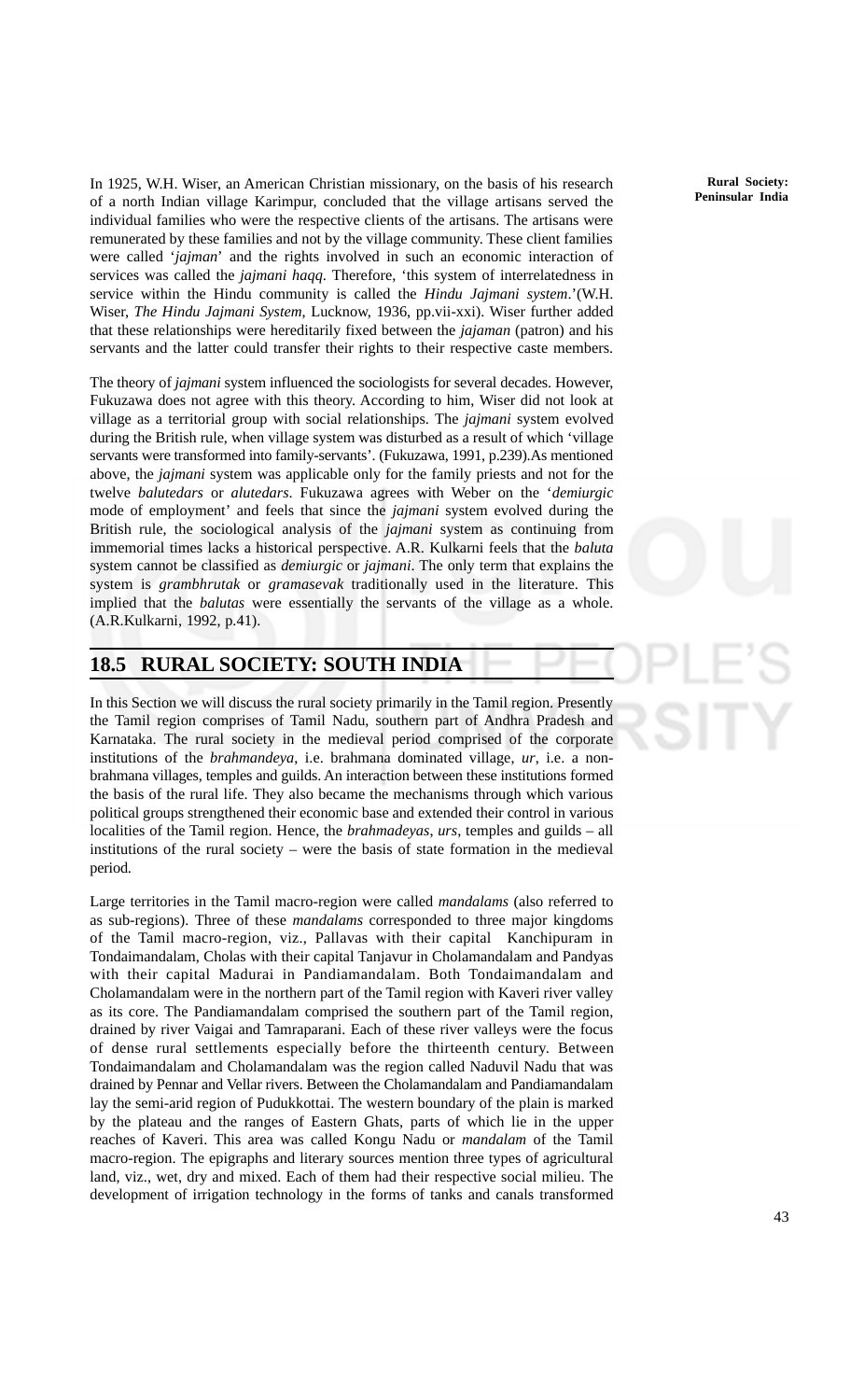**Medieval Society-1** these regions into paddy growing rural settlements that were ordered according to the Brahmanical ideology and around deity worship in the temples.

#### **18.5.1 Rural Society and Institutions: Seventh to the Twelfth Century AD**

From the seventh to the thirteenth century the regions of the Tamil macro-regions were integrated and organized through institutional means of the *brahmadeyas* and the temple. Located in the rural surroundings they had an impact in the rural society. The expansion and integration of various peasant settlements in the river valleys and the transformation of the tribal population into settled peasant communities provided a base for the emergence of new state systems. Beginning with the Pallavas of Kanci in the northern part, the Pandyas of Madurai in the south and the Cheras in the southwest, the political processes culminated with the Cholas in the Kaveri valley by the ninth century AD. The consolidation of these states depended on the integration of various local and supra-local institutions, mainly the *nadus*, *brahmadeyas* and the temples.

As a 'peasant micro-region' and an eco-type, the *nadu* had already emerged before the seventh century. From seventh century onwards, these *nadus* increased in number, representing a process of agrarian expansion based on the irrigation projects sponsored by the Pandyas and Pallavas in the wet and dry areas. Often such an expansion took place at the expense of the erstwhile tribal population, who eventually were sedentized as peasants. Palar-Cheyyar valley in the north and Vaigai-Tambraparani in the south exhibited such agrarian developments. Thus, *nadu* as a territory was a grouping of *vellanvagai* villages, i.e. the agrarian settlements. The *nattar* was the spokesman of the *nadu* locality, primarily of the *vellanvagai* villages. These villages included habitation sites, cremation ground, irrigation channels, cultivated area, and pasture lands and so on. They had residential quarters of the landholders, cultivators called *ur-nattam*, residences of artisans or *kammanas* called *kammanacceri* and that of the agricultural labourers or *paraiyas* called *paraicceri*. There was therefore, stratification in these villages, with landholders at the top of the rural hierarchy, artisans in the middle and agricultural labourers at the bottom. The landholders seem to have enjoyed parity in an economic sense with the brahmanas where the control over land was concerned. These owner-cultivators, i.e. the *kaniyudaiyar* got their lands cultivated by tenant cultivators, i.e. *ulukudi*. Both were known as vellalas. The assembly of the *nadu* was known as *ur*, dominated by the *nattars*, the powerful landed class of the rural society.

These river valleys also witnessed a proliferation of the *brahmadeyas* and the temples that restructured and integrated the rural economy and society. The *brahmadeyas* were land grants given to the brahmanas and thus were the centres of the landowning groups of brahmanas. The temples were the 'nerve centres' of these brahmanical villages. Since the *brahmadeyas* and the temples dominated by these brahmanas were the repositories of better irrigation technology and farming methods, the land granted to them became a mechanism for the extension of agriculture into unsettled areas and extraction of the surplus from various peasant groups. The assembly of the *brahmadeyas* was called the *sabha* or the *mahasabha*, which also controlled the large irrigation systems. Such irrigation systems created favourable conditions for dense population in these areas. Paddy cultivation was dependant on irrigation and was labour intensive. There was network of relations between big and small *brahmadeyas* and *brahmadeya* and non-*brahmadeya* villages, indicating the fact that the rural society was not isolated.

The conversion of the *brahmadeyas* into *tan-kurus* or *taniyurs* from the tenth century AD led to the emergence of independent revenue units (separated from the *nadus*) that had significant economic and political ramifications. *Taniyurs* acquired several villages (*pidagais* and *purams*) and craft centers. A new type of *nadu* called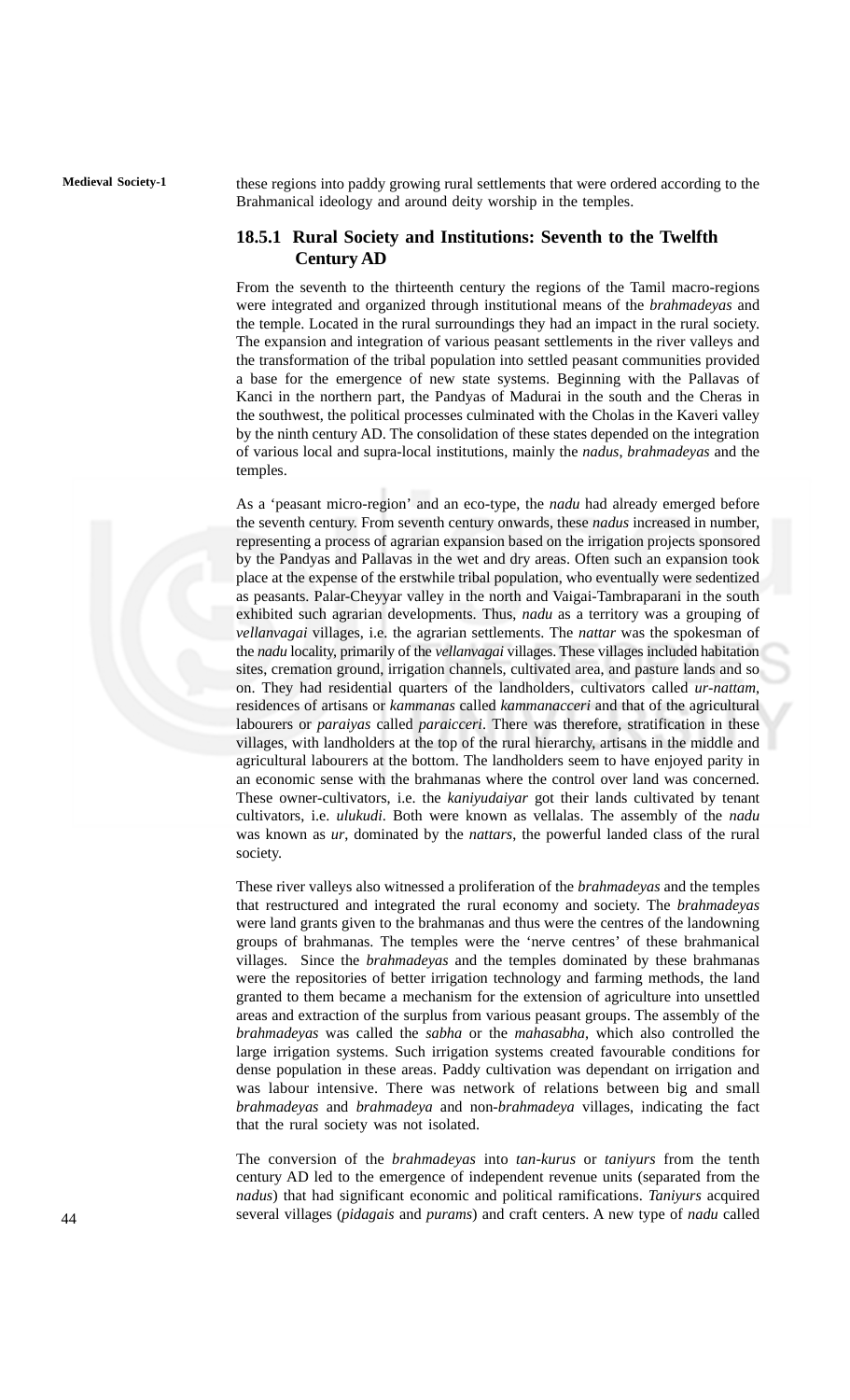the *perimalai nadu* evolved around *taniyurs*, comprising of velalas and cultivators. The *taniyurs* had distinct socio-political characteristics and introduced a hierarchy amongst the *brahmadeyas*.

The significance of the *brahmadeyas* and the temples stemmed from their brahmanical ideology that provided the social rationale for integrating diverse peasant and tribal groups through the institution of caste. For instance, the temples controlled by the brahmanas and situated in the *brahmadeyas* and the *vellan-vagai* provided a space for ritual integration to the new entrants within the *varna-jati* paradigmn. The tribal divinities were made an integral part of the brahmanical temples. The hierarchical structure of the *varnasramadharma*, i.e. the caste system was relevant in these villages, where the distribution and circulation of resources took place within the authority structure of landed rights. Besides peasants, various categories of chiefs, artisans and craftsmen were incorporated through ritual ranking within the temples. Thus, commanding an allegiance of various local groups, this institution of the *brahmadeya* generated economic activities of diverse nature that eventually became the basis of urbanization. Therefore linking peasants, local chiefs and other groups to the royalty, both *brahmadeya* and the temple were also utilized as the institutional channels of transmission and dissemination of the royal ideology in the village settlements. Naturally, then the location of the royal centres coincided with the location of the temple and *brahmadeya* centres spread over numerous rural settlements. The semantics of *koyil* acquired a new dimension with the royal patronage to the temples. Earlier used for palace, it now implied the temple as well. Hence, temple and palace became interchangeable with both representing the temporal and the sacred sphere, where obedience to the authority, i.e. the king and the god was mandatory.

The process of agrarian expansion that provided the crucial resource base to the Cholas and Pandyas brought forth the wet zone areas of the Tamil sub-regions, particularly in the Kaveri and Tamraparani valleys. The villages of these wet zone areas became the centre of king's and chiefs' authority and financial claim. By thirteenth century, five hundred and fifty *nadus* had come into existence indicating large number of agricultural settlements, majority being in the Kaveri valley of Cholamandalam. The proliferation of *brahmadeyas* and temples located in the *nadus* of these river valleys were also instrumental in extending agriculture. They implemented the royal irrigation projects and this gave them the crucial right to organize and manage the production and water resources, often with the *velala* community, i.e. the powerful non-brahamana landowners .These landowners also partook in the administration of the temples along with the brahamanas*.* Therefore, created at the royal initiatives, the *brahmadeyas,* and temples were often strategically situated in the non-brahmana villages to ensure their loyalty and provided the much-needed manpower for the vast irrigation projects.

One of the direct consequences of the agrarian expansion was the escalation of commercial activities that led to the growth of market centres, *nagarams* and a network between them that linked towns and villages, The spread of guild activities and trading associations, namely the Ayyayole 5000, Tamil Tisai Ayirattu Ainnurruvar, foreign merchant organization, Anjuvannam brought forth the mercantile community with its diverse groups of traders, merchants, artisans, craftsmen, and itinerant traders. Often the mercantile communities invested in agriculture, gifted to the temples, further strengthening the ties of integration, and inter dependence within the rural society and with the urban centres and the village. One such weaver community, the *kaikkolas* had significant links with the temples and became an important social group within the rural society. By ninth century, clusters of *brahmadeyas* and temples had developed into centres of urban growth, thus connecting villages, rural society, urban centres and royal capital, diverse population and religion within the same complex. Thus, the *nadus*, *brahmadeyas,* temples and *nagarams* with their respective assemblies, viz., *ur*, *sabha* and *nagarams* linked the villages, various peasant communities and locality chiefs to the political network of the Cholas and Pandyas.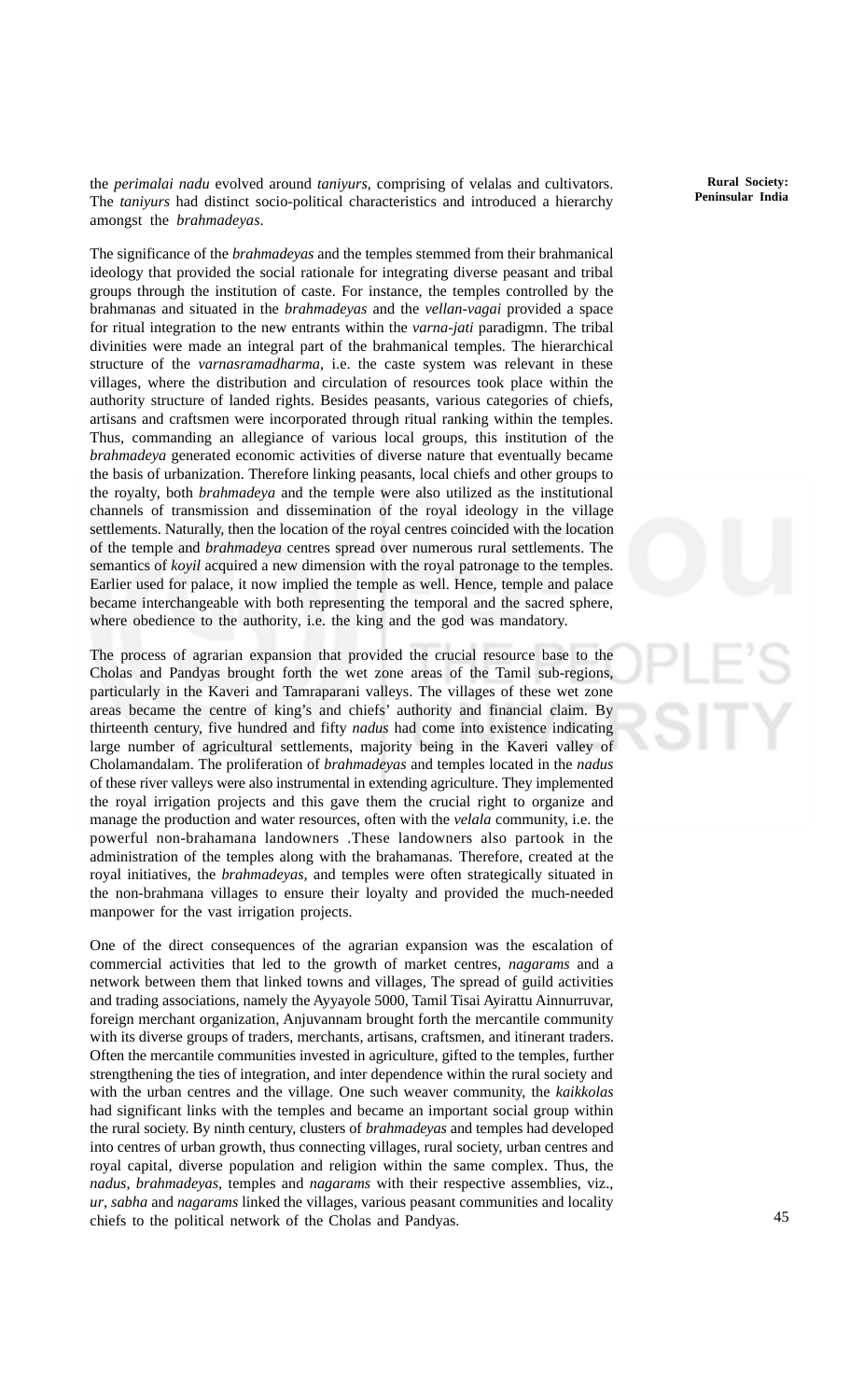### **Medieval Society-1 18.5.2 Rural Society: Thirteenth to the Eighteenth Century**

By the end of the twelfth century, the clusters of agrarian settlements both in the wet and dry zones comprised of various agricultural and artisanal castes. *Brahmanas* and *Velalas* emerged as dominant, followed by the Pallas, Pariahs and Vanniyars and several others. Though hierarchically arranged within the caste structure, these groups were linked to each other with ties of economic interdependence. For instance, in the Pandya kingdom, the hilly regions with their tribal population were linked to the core area dominated by the Vellala peasant groups, due to their forest products and constant flowing streams which could be exploited for irrigation purposes. Since uncertainties were intrinsic in such an economy due to constant warfare and resource appropriation that most of these peasant groups were armed and had such military alliances with the tribes. In several places, the *kaikkolas* formed their own-armed bands and emerged as the 'merchant- warriors'.

Amidst such a diverse socio-political fabric, the temples formed the most crucial as well as stable institution within the rural society. The 'superordinate' character of the temple was evident in its complex role in strengthening the territorial sovereignty at the rural level through negotiations and transactions that culminated into a network of alliances between the various locality chiefs. Such alliances were significant in the contemporary situation where warfare, unsteady boundaries and shifting frontiers were common. This shared power structure manifested in the institution of gift giving to the deities in the temples. This ritual gifting generated a redistributive system that facilitated the disbursement of resources and political power within the rural society. The gifts to the temples in turn were recirculated in the society in the form of ritual goods, for instance the *prasadam* (food offering), stimulating economic transactions. The local chiefs also made gifts to the king or donated to the temples in the name of the king and received titles and honours that enabled them to become the members of the royal alliance network. Sometimes, these chiefs made grants to the temples situated outside their local domains and built their individual power network, connecting the two rural domains. Apart from its political ramifications, the temple further provided the 'ideological apparatus' for different sections in the South Indian rural society by bringing together the religion of various social groups. Therefore, a heterogeneous religious pantheon developed with numerous gods and goddesses and led to the celebration of temple festivals within the village. The calendar of these festivals was often linked to the agricultural calendar of sowing and harvesting.

By the twelfth century, inscriptions record the gradual marginalization of the *brahmadeyas,* their institutional capacity to integrate was exhausted. This led to the rising importance of the temples in the society in general and the agrarian settlements in particular. Though the *sabhas* continue to function and the various political powers till the eighteenth century continued to establish *brahmadeyas*. The Pandya and the Chola records of the twelfth and thirteenth centuries cite several instances of the *brahmadeyas* converted into *vellan-vagai* villages and donated as *devadanam* to the temples. Either the brahmanas migrated from the Tamil country to the northern regions or converged increasingly towards the temples, further highlighting the latter's significance. This coincided with the re-emergence of the local chiefs within the agrarian localities.

In addition, with the occupation of the Kaveri delta by the Hoysalas, the migration from the Karnataka region was accelerated. Hence, an altered base of power and power structure emerged. The expansion of agriculture led to an increase in landed transactions, private and temple holdings, particularly in the non-brahmana villages. This created a hierarchical structure of the landed rights with the increasing prominence of the Vellalas as the dominant agricultural community *vis-à-vis* the lower agricultural groups, escalating the tensions within the agrarian community. The growth of urban centres and intensification of mercantile activities led to the rising importance of the *nagarams*, merchants, craftsmen and weavers, especially the kaikkolas that altered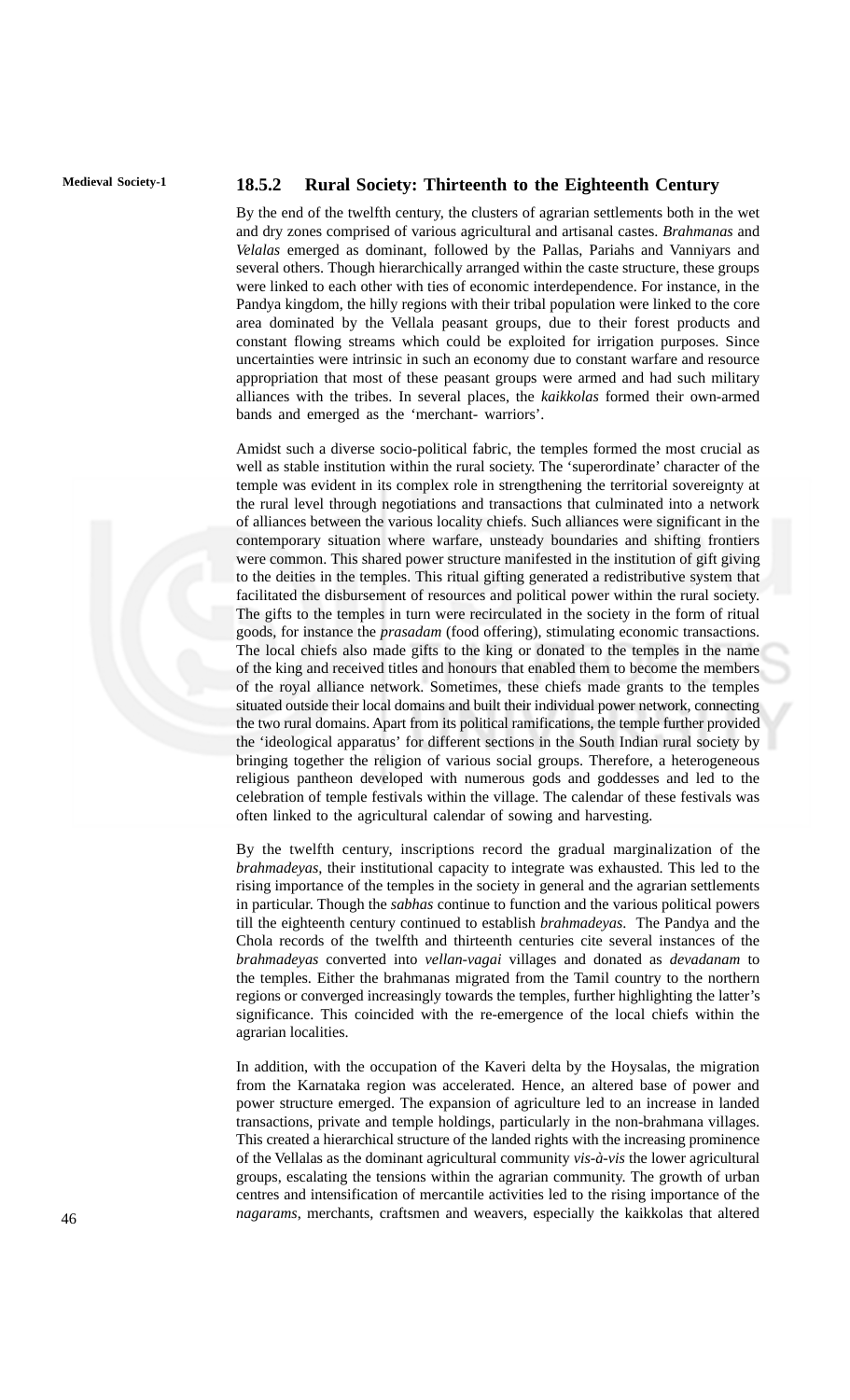their relationship with the *nadus.* Hence*,* the rising social importance of the various non-brahmana groups, especially within the rural society led to a movement towards a higher caste status, especially the claims of the artisans and dominant peasant caste for a respectable ritual space within the temples. This bid for social mobility in the twelfth century culminated into a "societal crisis". The conflicts that escalated this social crisis were usually between the artisans and agriculturists, sub-castes of the artisan like the *kaikkolas* and *saliyas*, hill and forest people and the different merchant groups. The existing social structure weakened and led to the crystallization of the low caste non-brahmana communities into a dual vertical division of the *Valangai* (Right hand castes) and *Idangai* (Left hand castes), within the traditional caste structure of the rural society. However, the Vellalas and the brahmanas remained outside this dual division.

In this altered social environment within the village localities, undoubtedly temples forged links amongst chiefs, merchants and the newly emergent groups. The popular religion of the Saivas and Vaisnava community responded to this social change by providing a broad social base with ideological sanction, which would accommodate the diverse ethnic groups. Attempts were made to provide them a ritual place within the respective temples.

From thirteenth century onwards, the core riverine areas of Kaveri, Pennar, Tamraparani and Krsna-Godavari with numerous agricultural settlements and important trading centres became the focus for competitive resource appropriation, particularly amongst those social groups who were located in areas of narrow resource base. One of the most important political developments that influenced the social composition of the rural societies in South India was the establishment of the Vijayanagar Empire in the fourteenth century with its capital Hampi in Karnataka. This initiated a chain of political processes that integrated the peninsular region south of river Krsna by bringing together the three cultural zones of Tamil Nadu, Andhra and Karnataka.

The most important factor underlying these political processes was the phenomenon of migration. From the end of the twelfth century, Kannada and Telugu peasant groups migrated from areas of marginal resource base to the wet riverine regions, 'receiving new traditions and religious symbols from the valley culture and leaving their own marks on the society of rice-belt.' Changing political boundaries, ever mounting military requirements of the kingdoms, especially of the Vijayanagar Empire and the expansion of the agricultural frontier contributed to the increasing migration of the Telugu warrior class to the river valleys and peripheral areas of potential development. Referred to as the *nayakas,* they impinged upon the pre-existing local power groups and their respective spheres of control and emerged as the major benefactors of the temples in the rural settlements. Migration also brought into prominence a new class of itinerant merchants and traders to the villages, several of whom gradually settled down and emerged as powerful landowners. The inscriptional references to the Kaikkola, Vaniya, Sikku Vaniya Vyapari, Mayilatti, Kanmala, and Komatti traders, Pattanulkar (silk weavers) from Saurashtra point to the development of a brisk trade and increased craft production which found a thriving market in the rural and urban areas.

Apart from the groups mentioned above, peasant communities and agricultural specialists like Shanars (tank-diggers) formed one of the significant migratory groups that modified the pre-existing regional population. New irrigation technology and forms of production were introduced that 'established new domains for competition over territorial control.' Consequently, the migratory processes integrated the dry upland areas and the river valleys of Kaveri and Tamraparani. By fifteenth century, agrarian expansion not only took place in the wet areas, but also in the dry zones through artificial irrigation technology, especially the tank and well irrigation. The corporate and individual efforts of the migrants and investment in labour and capital facilitated the implementation of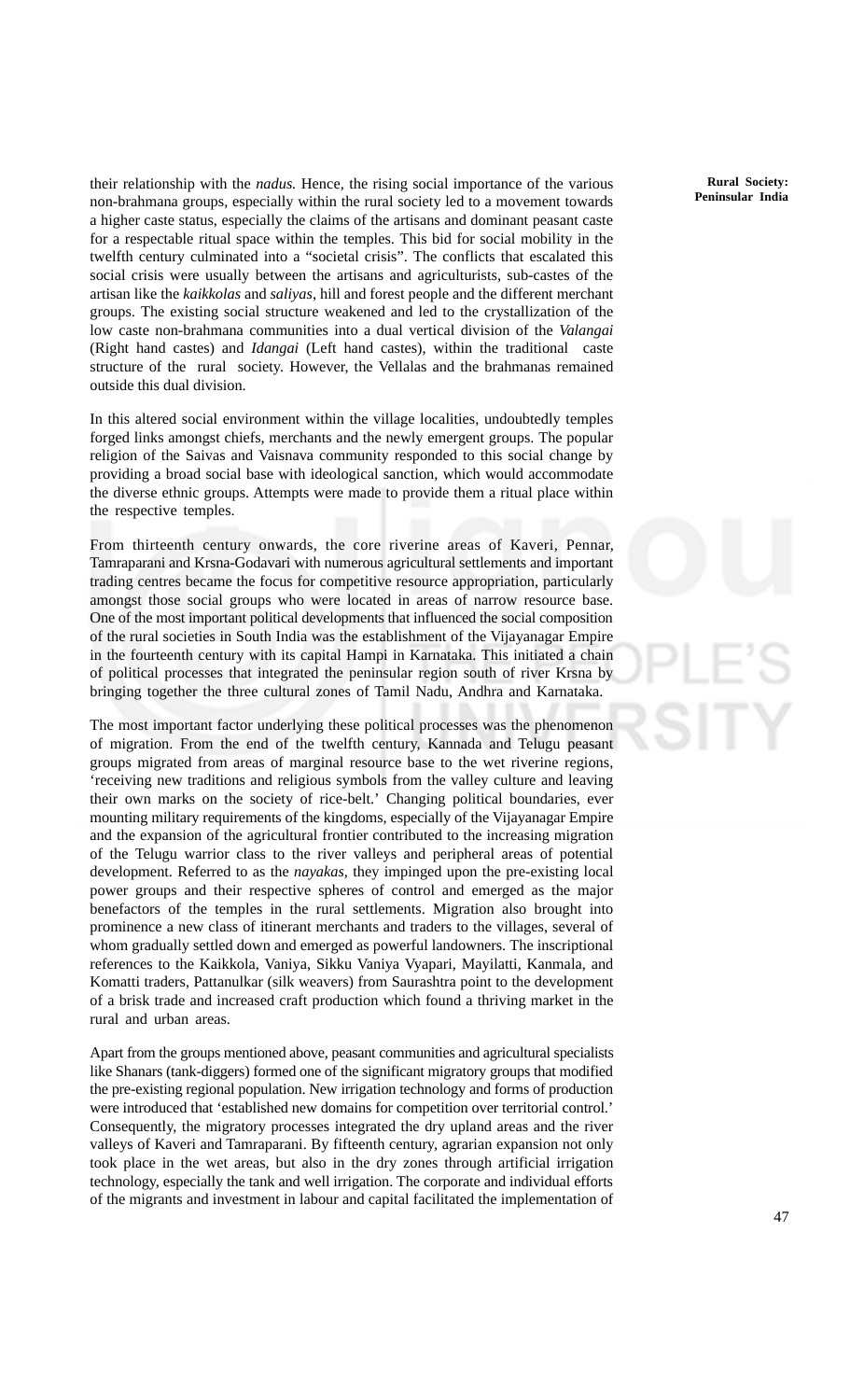**Medieval Society-1** the new technology particularly in the black soil region. In these dry upland zones, the agriculturists came into conflict with the hunters and pastoralists that often led to the incorporation of the latter into the agricultural community. These changes provided the context for the emergence of a warrior peasant class, both economically and politically powerful and primarily non-brahamana and Telugu in composition. The settlement of the migratory Telugu or the Vaduga groups in the central Deccan and the Tamil wet regions often displaced the older Tamil peasants and landholders; especially brahmanas already settled there and created a new class of landed magnates with new groups of artisans and merchants. Further, some of the locally entrenched Vellala landed communities emerged as big landowners with titles like *nadudaiyan* or *nadalvan.* Largely, the local and the migrant landed community paid regular tribute to the Telugu commanders of the Vijayanagar army and allied themselves to the local chieftains. In this context, the Reddis, Velalas, Gavundas, and Manradis further enhanced their position as the dominant peasantry and acquired armed power. Further, new network of relations were forged between the dry upland zones and the wetland agricultural community. Thus, the whole of peninsular India witnessed a concerted warrior-peasant effort that culminated into a new regional order, with the coercive power of the new warrior kings.

> Each agricultural zone, dry, mixed and wet had a distinct social and material milieu. Kinship networks organized into specific caste groups were important for striking alliances and exchange networks, over the control of agricultural production. The Chola period *nattars,* mainly the Vellalas tied to each other by kinship transformed themselves due to changes in the land holding system and influx of the migrants. Thus, a multi community composition of the agriculturists emerged who related the local rural society to the political authorities. There were diverse agricultural communities and building of sub-regional agrarian domains around important towns in developing agricultural zones. The medieval configurations of the *nadus* vanished, replaced by a set of sub-regions defined as hinterlands of towns along routes of transport and communication.

> By fourteenth century, new changes took place with the influence of the *nayakas* as a military class. The old elites confined to the wet zones depended for their protection on these *nayakas*. Over a period, these *nayakas* became influential, as they were 'protectors, patrons, and arbiters, whose power rested first on military might, and more essential in the long run-on their resourcefulness in their transactions with the existing dominant elites in temples and local assemblies.' The *nayakas* were more successful in bringing together the wet rice areas and the unsettled migrants together. They also encouraged commercial activities and often employed merchants and moneylenders in the rural administration.

> Against this backdrop of migration of various social groups and the growing power of the martial communities in both wet and dry areas, the worship of the warrior goddesses became popular. This period registered a dramatic increase in the Amman shrines, which had become new cult centres for the various rural elites and peasant and artisan communities within the rural society. These cult centres were associated with the particular lineage god and then with the brahmanical temples in the villages. Hence, a large pantheon was created comprising of the local warrior gods, goddesses and the brahmanical divinity of Siva and Visnu. This represented a vast cross section of the society that was linked through temple rituals in a hierarchical manner. Further, the non-brahmanical *Vellala* village priest also participated in the ritual activities of the large temples along with the *brahmana* priests. In this way, the brahmanical temples were linked through a priestly network with the village deities. The religious scenario became more complex as the some of the migratory groups carried their own gods and goddesses from outside the Tamil region into the new regions, and 'constructed a new temple, thereby creating a cross- section of worshippers beyond the locality and developing a network of intra-regional devotion and pilgrimage.'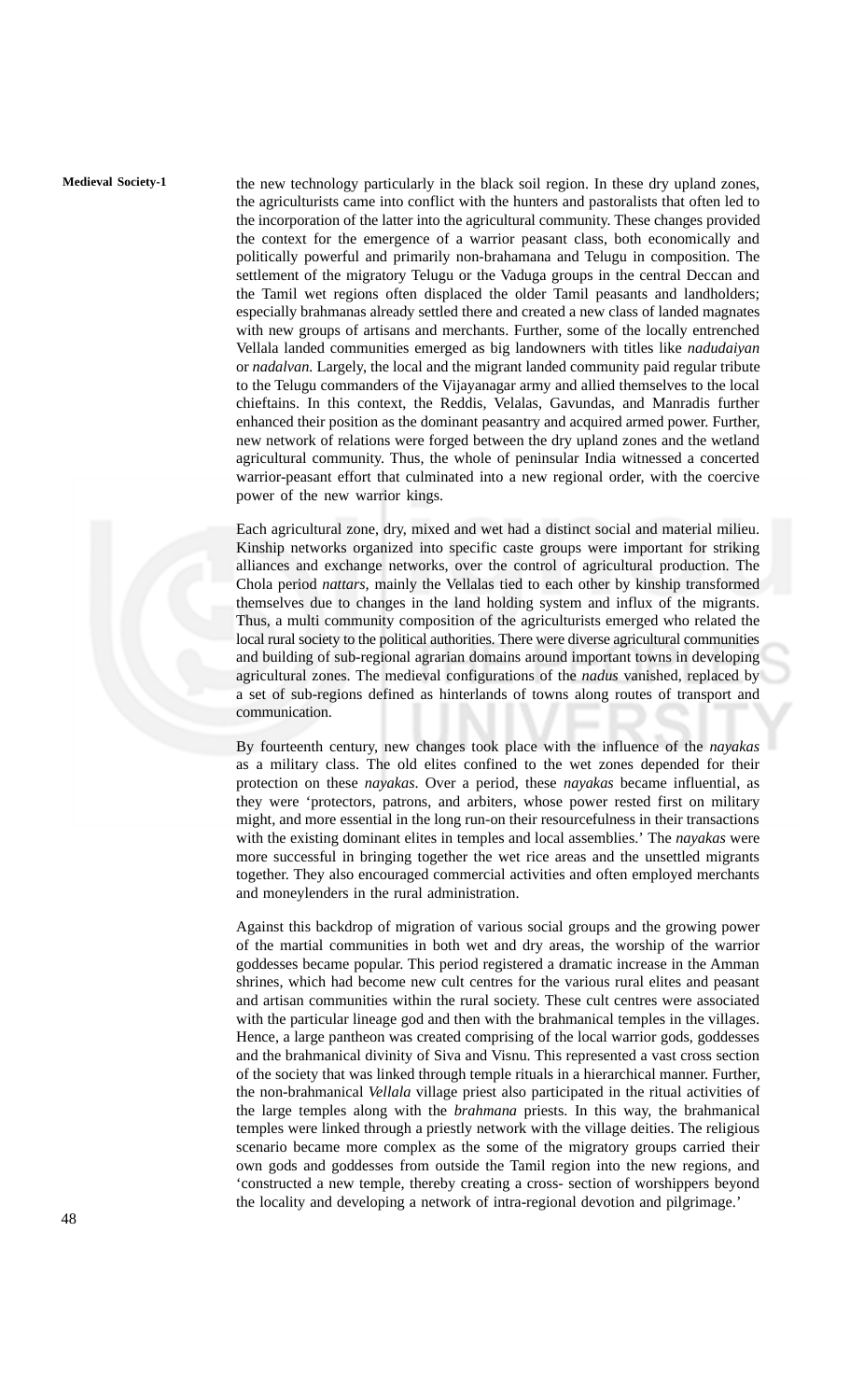The political as well as the economic aspects converged in the temples, which became the mechanism for generating agricultural developments and a network of linkages with the help of the powerful sectarian leaders based in these institutions. The numerous endowments made by the diverse social groups generated resources that were managed and invested by the temples for tank irrigation. Hence, areas of limited agricultural opportunities transformed into that of high yielding mixed agriculture of food and cash crops with a flourishing trade. Such developments continued even in the eighteenth century.

## **18.6 SUMMARY**

This Unit highlights various themes that have been researched on the rural society of Deccan and South India. The rural society in Deccan comprised of hierarchical land rights that influenced the nature of agrarian stratification. The village artisan class usually called *balutedars* also played an important role not only in the economy but also in various matters of the village. This can be seen in the documents that refer to their participation in the deliberations of the village council. The rural society of South India was a complex network of corporate institutions like the *brahmadeya* (with their assembly *sabha*), *nadu* (with their assembly *ur*), and the temples that integrated various social groups within the village as well as the localities and larger political kingdoms. However, this process of integration was influenced by several factors of ecology, migration and control of the corporate institutions by powerful political group. The aim of the Unit is to show that the villages and the rural society were not self-sufficient isolated units, neither were their internal structure homogeneous and stagnant.

### **18.7 EXERCISES**

- 1) Discuss briefly the composition of the *balutedars.* Analyse the types of services performed by them and the pattern of remuneration.
- 2) Critically examine the position of village servants in the rural society.
- 3) Analyse briefly the structure of rural society in South India during  $7-12<sup>th</sup>$  centuries.
- 4) Analyse the role of the corporate institutions in the integration of various social groups of the rural society in South India.
- 5) How did migration in the  $14<sup>th</sup>$  century influence the rural society?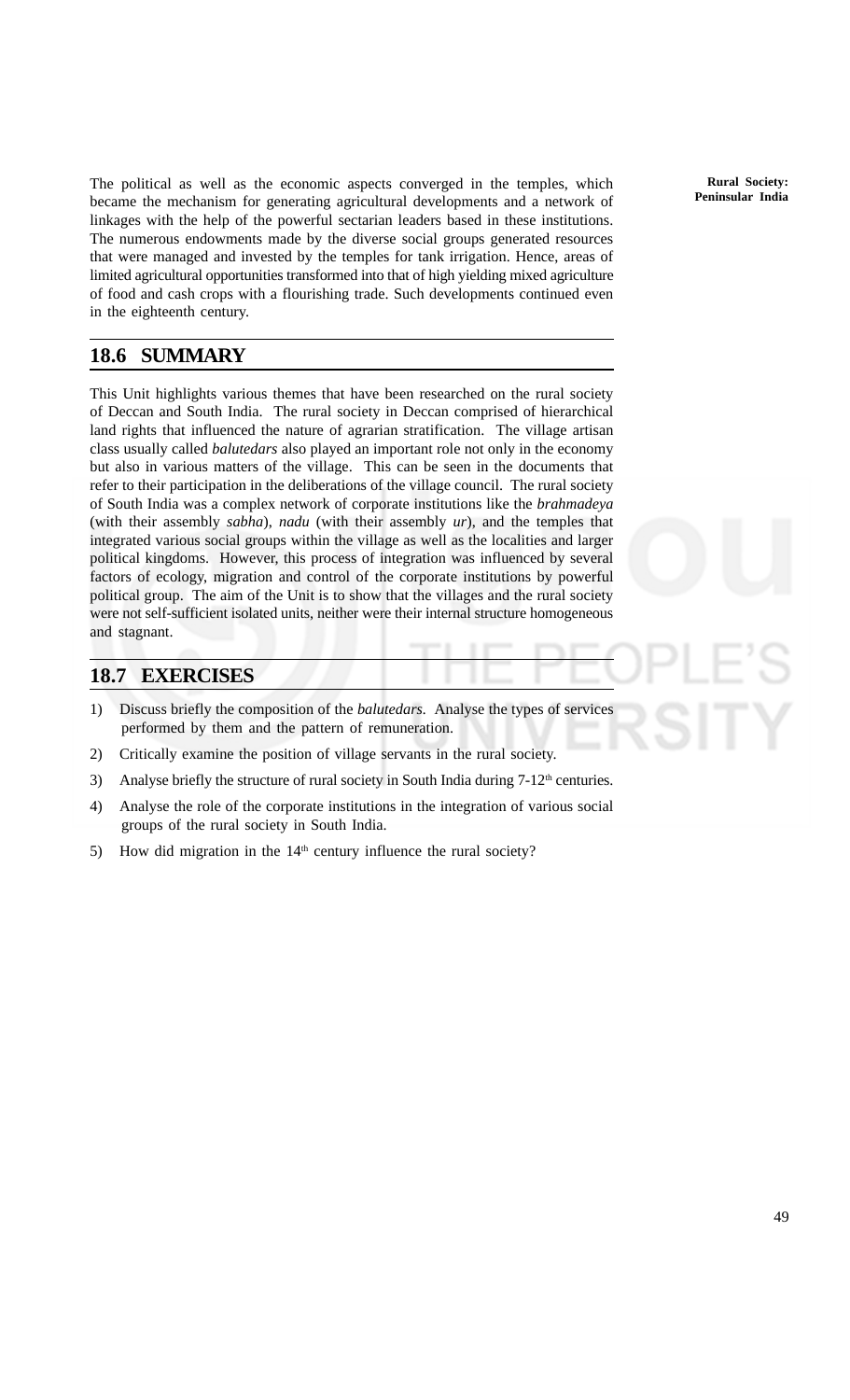## $SUGGESTED READINGS$

Appadorai, A. (1936), *Economic Conditions in Southern India, 1000-1500 A.D.* 2 Volumes. Madras: Madras University Historical Series, No.12.

Appadorai, Arjun, and Carol A. Breckenridge (1976), "The South Indian Temple: Authority, Honour and Redistribution." *Contribution to Indian Sociology* 10,2:187-212.

Appadurai, Arjun (1974), "Right and Left Hand Castes in South India", *Indian Economic Social History Review* 11,2-3: 216-59.

Bhadani, B.L. (1999), *Peasants Artisans and Entrepreneurs*, Jaipur.

Champakalakshmi, R. (1989b), "The Study of Settlement Patterns in the Cola Period: Some Perspectives." *Man and Environment* 14,1: 91-101.

Champakalakshmi, R.(1995), "State and Economy: south India. Circa A.D. 400-1300." In *Recent Perspectives of Early Indian History*, ed. Romila Thapar. New Delhi: Popular Prakashan, 275-317.

Champakalakshmi, R. (1981), "Peasant State and Society in Medieval South India: A Review Article." *Indian Economic and Social History Review* 18,3 and 4: 411-426.

Chandra, Satish (1987), *Essays in Medieval Indian Economic History.* New Delhi: Munshiram Manoharlal.

Fukuzawa, Hiroshi (1991), *The Medieval Deccan: Peasants, Social Systems and State, Sixteenth to Eighteenth Centuries*, OUP, Delhi.

Grewal, J.S. (edited) (2005), *The State and Society in Medieval India*, Vol. VII, Part I of the series *History of Indian Science, Philosophy and Culture in Indian Civilisation*, OUP, Delhi.

Grover, Amrita (edited) (2005), *Collected Works of Professor B.R. Grover*, Vol. I, *Land Rights, Landed Hierarchy and Village Community Duting the Mughal Age*, Delhi.

Gupta, S. P. (1986), *The Agrarian System of Eastern Rajasthan*, Delhi.

Habib, Irfan (1995), *Essays in Indian History : Towards a Marxist Interpretation*, New Delhi.

Habib, Irfan (1999), *The Agrarian System of Mughal India*, Second Revised Edition, OUP, New Delhi.

Habib, Irfan (2005), 'Zamindars', in Grewal, J.S. (edited) (2005), *The State and Society in Medieval India*, Vol. VII, Part I of the series *History of Indian Science, Philosophy and Culture in Indian Civilisation*, OUP, Delhi.

Habib, Irfan (2005), 'Tribes and Tribal Organisation', in Grewal, J.S. (edited) (2005), *The State and Society in Medieval India*, Vol. VII, Part I of the series *History of Indian Science, Philosophy and Culture in Indian Civilisation*, OUP, Delhi.

Jha, D.N. (1981-82), "Relevance of Peasant State and Society - Pallava-Cola Times", and Jha, D.N. "Temples as Landed Magnates in Early Medieval India." In *Indian Society: A Historical Probing.* 216.

Jha, D.N. (1994), *Towards a New Formation: South Indian Society under Vijayanagar Rule*. New Delhi: Oxford University Press.

Jha, D.N. (1976), "Temples and Merchants in South India. AD 900-AD1300." In *Essays in Honour of Professor S.C. Sarkar.* New Delhi: People's Publishing House.